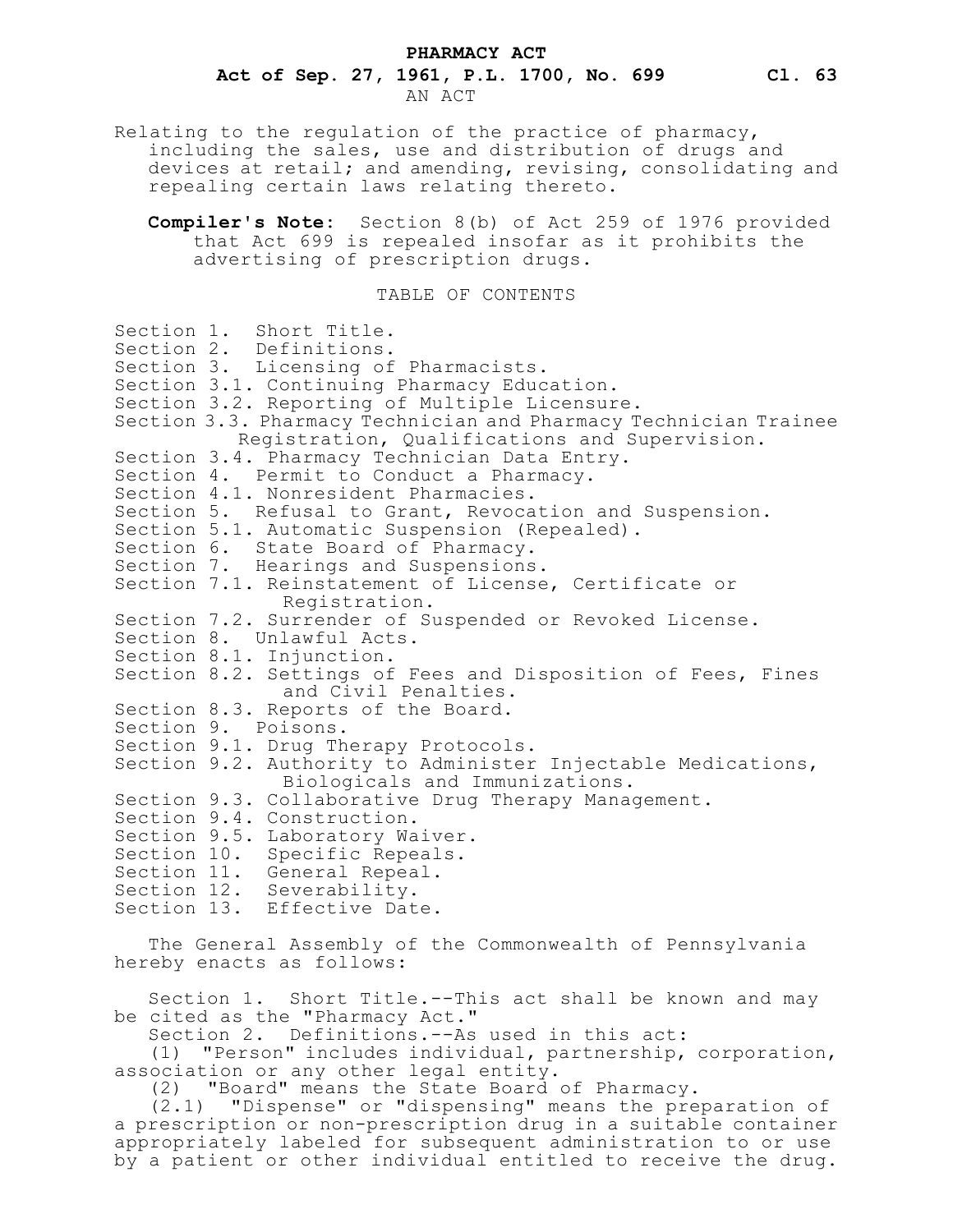(3) "Drugs" mean--

(i) Articles recognized as drugs in the official United States Pharmacopoeia, official Homeopathic Pharmacopoeia of the United States, or official National Formulary or its successor.

(ii) Articles intended for use in the diagnosis, cure, mitigation, treatment or prevention of disease in man or other animals.

(iii) Articles (other than food) intended to affect the structure or any function of the body of man or other animals.

(iv) Articles intended for use as a component of any articles specified in subclauses (i), (ii) or (iii), but not including devices or their component parts or accessories.

(4) "Official compendium" shall mean the current revisions of the Pharmacopoeia of the United States, Homeopathic Pharmacopoeia of the United States and National Formulary or its successor.

(5) "Device" means an instrument, apparatus, implement, machine, contrivance, implant, in vitro reagent or other similar or related article, including any component part or accessory, which is required under Federal or State law to be prescribed by a practitioner and dispensed by a pharmacist.

(6) "Federal act" means the Federal Food, Drug and Cosmetic Act (Title 21, USC 301 et seq., 52 Stat. 1040 et seq.).

(7) "Controlled substance" means any drug designated as such under the provisions of the act of April 14, 1972 (P.L.233, No.64), known as "The Controlled Substance, Drug, Device and Cosmetic Act."

(7.1) "Non-proprietary drug" means a drug containing any quantity of any controlled substance or any drug which is required by any applicable Federal or State law to be dispensed only by prescription.

(7.2) "Proprietary drug" shall mean non-prescription, non-narcotic medicines or drugs which may be sold without a prescription and which are prepackaged for use by the consumer and labeled in accordance with the requirements of the statutes and regulations of this State and the Federal Government.

(8) "Prescription" means a written or oral order issued by a duly licensed medical practitioner in the course of his professional practice for a controlled substance, other drug or device or medication which is dispensed for use by a consumer.

(8.1) "Emergency prescription" means a refill of a prescription which is essential to the continuation of therapy in a chronic condition, for which the refill has not been authorized and for which the pharmacist notifies, within seventy-two hours, the prescriber that an emergency prescription has been dispensed.

(9) "Medical practitioner" means a physician, dentist, veterinarian or other individual duly authorized and licensed by law to prescribe drugs.

(10) "Pharmacist" means an individual duly licensed by the State Board of Pharmacy to engage in the practice of pharmacy.

(11) "Practice of pharmacy" means the provision of health care services by a pharmacist, which includes the interpretation, evaluation and implementation of medical orders for the provision of pharmacy services or prescription drug orders; the delivery, dispensing or distribution of prescription drugs; participation in drug and device selection; drug administration; drug regimen review; drug therapy management, including such services provided under the Medicare Prescription Drug, Improvements, and Modernization Act of 2003 (Public Law 108-173, 117 Stat. 2066); drug or drug-related research;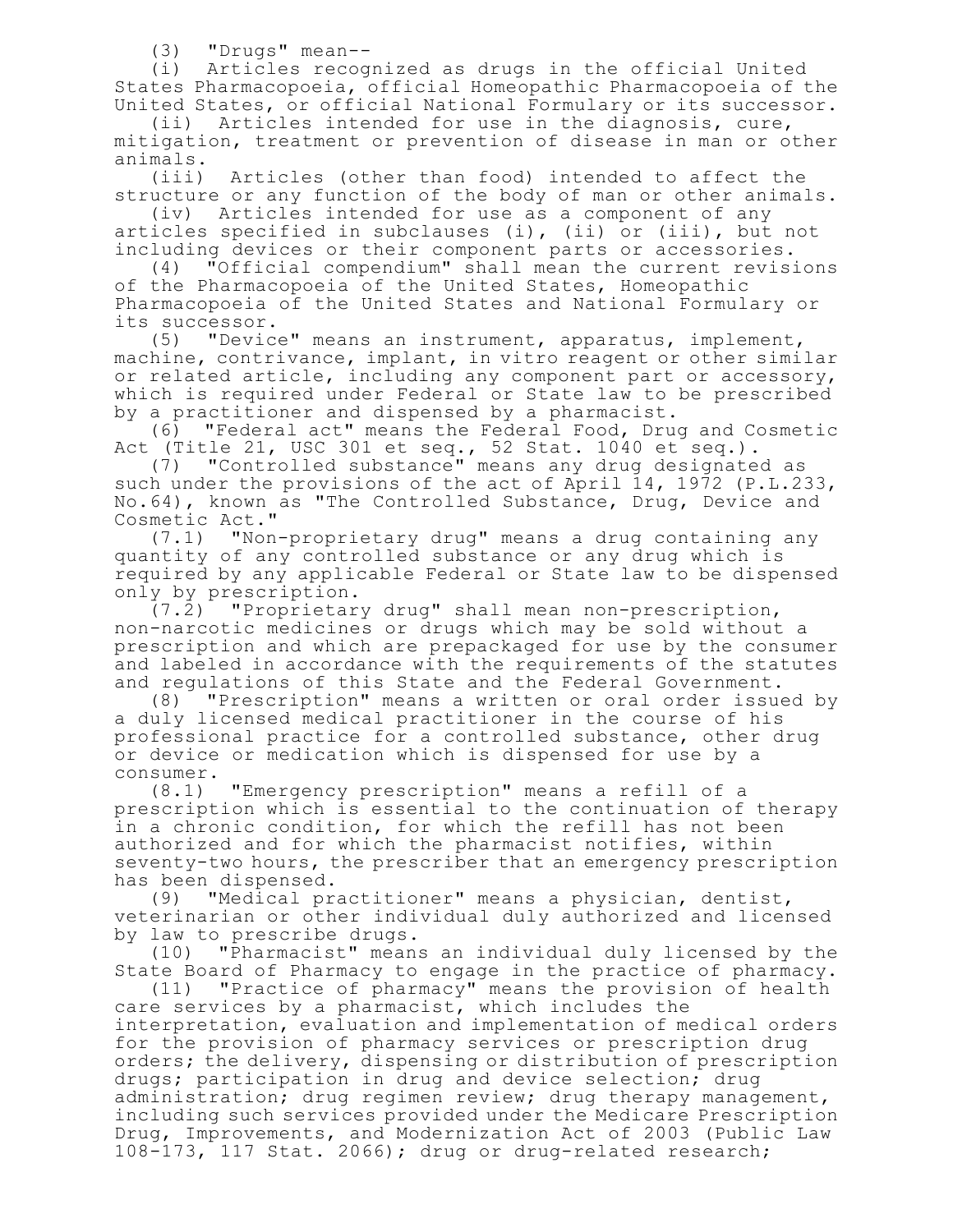compounding; proper and safe storage of drugs and devices; management of drug therapy pursuant to section 9.3 or, if in an institutional setting, consistent with the institution's assignment of clinical duties pursuant to a written agreement or protocol as set forth in section 9.1; maintaining proper records; patient counseling; and such acts, services, operations or transactions necessary or incident to the provision of these health care services. The "practice of pharmacy" shall not include the operations of a manufacturer or distributor as defined in "The Controlled Substance, Drug, Device and Cosmetic Act." ((11) amended June 1, 2010, P.L.201, No.29)

(12) "Pharmacy" means every place properly issued a permit by the Board of Pharmacy where drugs, devices and diagnostic agents for human or animal consumption are stored, dispensed or compounded, excluding offices or facilities of veterinarians licensed by the State Board of Veterinary Medical Examiners. The term "pharmacy" shall not include the operations of a manufacturer or distributor as defined in "The Controlled Substance, Drug, Device and Cosmetic Act." In an institution, "pharmacy" refers to the organized pharmacy service in the institution under the direct supervision of a licensed pharmacist.

(13) The words "drug" and "devices" shall not include surgical or dental instruments or laboratory materials, gas and oxygen, therapy equipment, X-ray apparatus or therapeutic equipment, their component parts or accessories, or equipment, instruments, apparatus or contrivances used to render such articles effective in medical, surgical or dental treatment, or for use or consumption in or for mechanical, industrial, manufacturing or scientific applications or purposes, nor shall the word "drug" include any article or mixture covered by the Pesticide Act of 1957, nor medicated feed intended for and used exclusively as a feed for animals other than man.

(14) "Management of drug therapy" means any of the following processes which shall be performed pursuant to a written agreement or protocol as set forth in section 9.1 or pursuant to section 9.3: adjusting a drug regimen; adjusting drug strength, frequency of administration or route; administration of drugs; ordering laboratory tests and ordering and performing other diagnostic tests necessary in the management of drug therapy; monitoring the patient's vital signs; and providing education and training to the patient which is related to the management of drug therapy. The management of drug therapy under section 9.1 shall be performed consistent with the institution's assignment of clinical duties, and ordering of laboratory tests and ordering or performing other diagnostic tests necessary in the management of drug therapy shall be consistent with the testing standards of the institution. ((14) amended June 1, 2010, P.L.201, No.29)

"Institution" means a health care facility as defined in section 103 of the act of July 19, 1979 (P.L.130, No.48), known as the "Health Care Facilities Act," which offers care and medical treatment to patients who require food, board and overnight sleeping facilities. ((15) added June 29, 2002, P.L.673, No.102)

(16) "Drug administration" means the direct introduction of or the application of a drug into or on the body of a patient by injection, inhalation, ingestion or any other means and, where required by law, shall occur only pursuant to a medical order. ((16) added June 29, 2002, P.L.673, No.102)

(17) "Physician" means an individual licensed under the laws of this Commonwealth to engage in the practice of medicine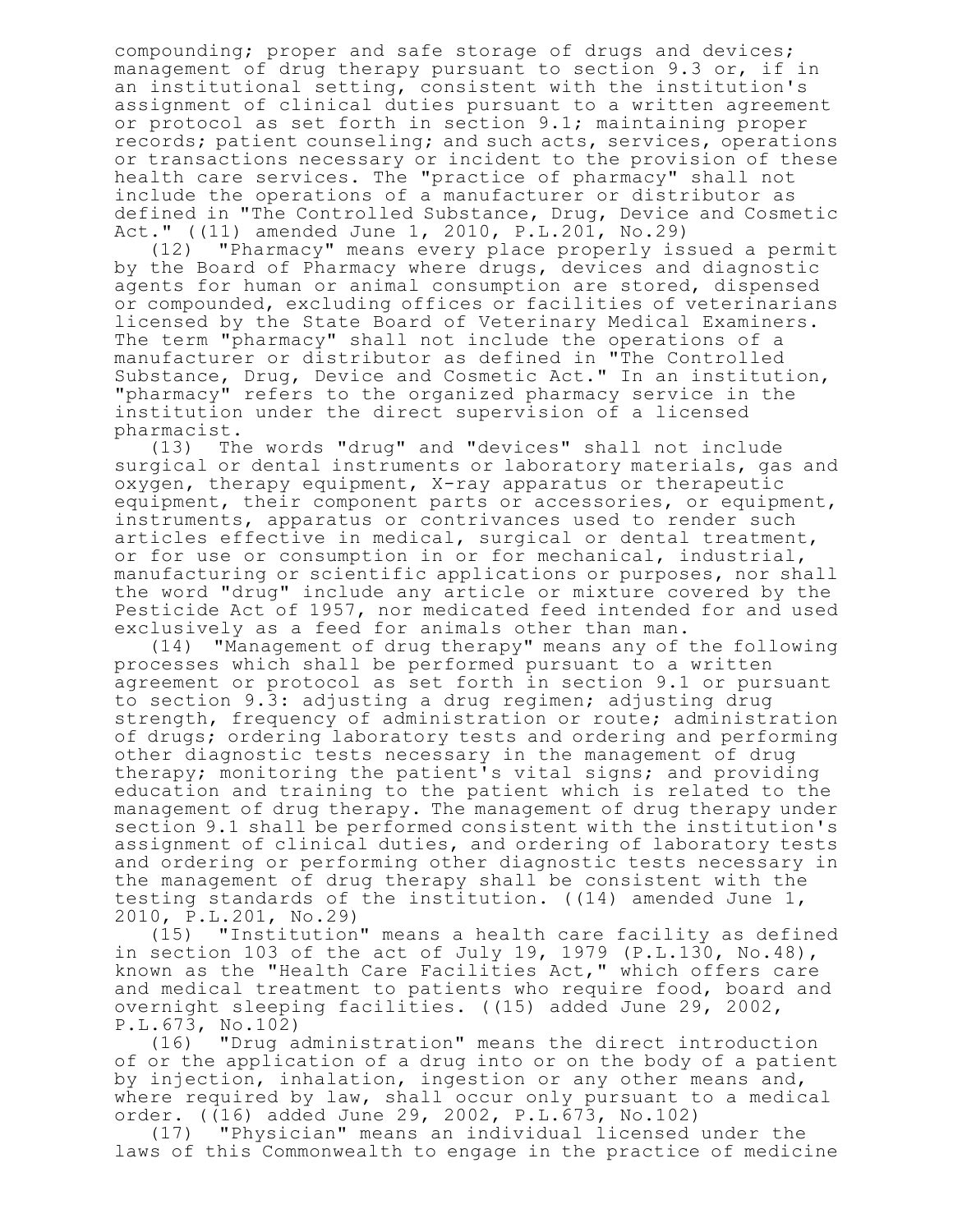and surgery in all its branches within the scope of the act of December 20, 1985 (P.L.457, No.112), known as the "Medical Practice Act of 1985," or in the practice of osteopathic medicine within the scope of the act of October 5, 1978 (P.L.1109, No.261), known as the "Osteopathic Medical Practice Act." ((17) added June 29, 2002, P.L.673, No.102)

(18) "Protocol" means a written document that describes the nature and scope of the drug therapy management to be carried out by the pharmacist. ((18) added June 29, 2002, P.L.673, No.102)

(19) "Nonresident pharmacy" means any pharmacy located outside this Commonwealth that ships, mails or delivers, in any manner, legend devices or legend drugs into this Commonwealth pursuant to a prescription order. ((19) added Oct. 7, 2015, P.L.178, No.43)

(20) "Pharmacy technician" means an individual who:

(i) Is registered with the board as a pharmacy technician.

(ii) May assist in the practice of pharmacy under the direct and immediate personal supervision of a licensed pharmacist after meeting the requirements of this act and the regulations promulgated under this act. The term "pharmacy technician" shall not include an individual performing clerical support with no direct interaction with prescription medication or ability to enter a prescription drug order.

((20) added Nov. 30, 2020, P.L.1306, No.140)

(21) "Pharmacy technician trainee" means an individual who has been issued a temporary permit by the board that authorizes the individual to perform the duties of a pharmacy technician under the direct and immediate personal supervision of a licensed pharmacist. ((21) added Nov. 30, 2020, P.L.1306, No.140)

(22) "Direct and immediate personal supervision" means:

(i) Review by the pharmacist of the prescription or drug order prior to dispensing.

(ii) Verification by the pharmacist of the final product.

(iii) Immediate availability of the pharmacist on the premises to direct the work of the supervised individual and to respond to questions or problems.

((22) added Nov. 30, 2020, P.L.1306, No.140)

(23) "COVID-19" means the novel coronavirus as identified in the proclamation of disaster emergency issued by the Governor on March 6, 2020, published at 50 Pa.B. 1644 (March 21, 2020). ((23) added Nov. 30, 2020, P.L.1306, No.140)

(2 amended Dec. 20, 1985, P.L.433, No.111)

**Compiler's Note:** Section 4 of Act 140 of 2020 provided that within 18 months of the effective date of section 4, the State Board of Pharmacy shall promulgate final regulations to implement Act 140.

Section 3. Licensing of Pharmacists.--(a) The State Board of Pharmacy may license as a pharmacist any person who has filed an application therefor, subscribed by the person under oath or affirmation, containing such information as the board may by regulation require, and who--

(1) Is not less than twenty-one years of age and is a citizen of the United States;

(2) Has satisfied the board that he is of good moral and professional character, and that he is not unfit or unable to practice pharmacy by reason of the extent or manner of his use of alcoholic beverages or controlled substances or by reason of a physical or mental disability;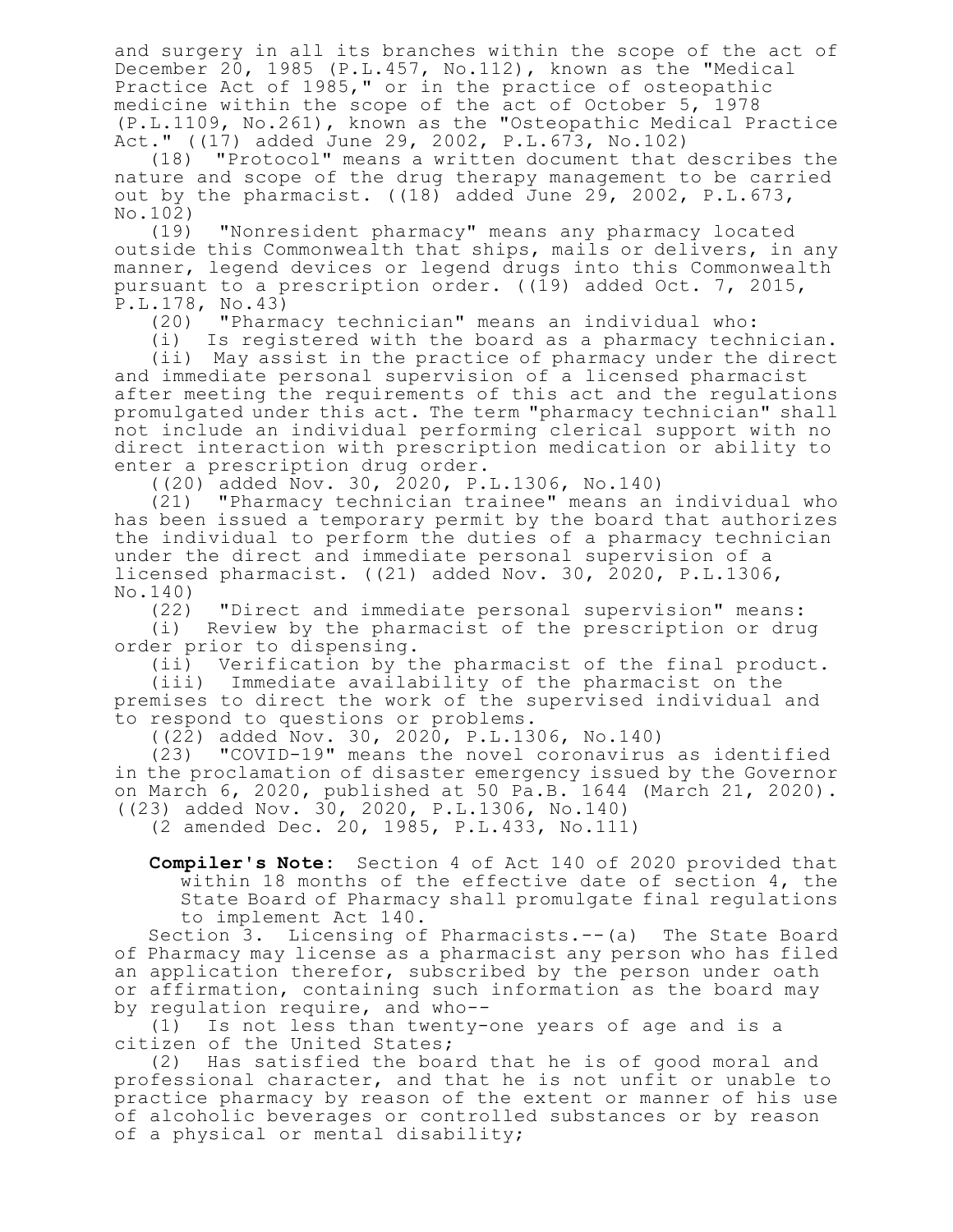(3) Holds a Bachelor of Science or advanced degree in pharmacy granted by a school or college of pharmacy which is accredited by an accrediting body recognized by the board;

(4) Has completed an internship or other equivalent program which has been approved by the board or has demonstrated to the board's satisfaction experience in the practice of pharmacy which meets or exceeds the minimum internship requirements of the board;

(5) Has satisfactorily passed such examinations given by the board.

(6) Has not been convicted of a felonious act prohibited by the act of April 14, 1972 (P.L.233, No.64), known as "The Controlled Substance, Drug, Device and Cosmetic Act," or convicted of a felony relating to a controlled substance in a court of law of the United States or any other state, territory or country unless:

(i) at least ten years have elapsed from the date of conviction;

(ii) the applicant satisfactorily demonstrates to the board that he has made significant progress in personal rehabilitation since the conviction such that licensure of the applicant should not be expected to create a substantial risk of harm to the health and safety of patients or the public or a substantial risk of further criminal violations; and

(iii) the applicant otherwise satisfies the qualifications contained in or authorized by this act. As used in this clause the term "convicted" shall include a judgment, an admission of guilt or a plea of nolo contendere. An applicant's statement on the application declaring the absence of a conviction shall be deemed satisfactory evidence of the absence of a conviction, unless the board has some evidence to the contrary.

(b) The State Board of Pharmacy shall, at least once in every six months, examine in the practice of pharmacy all pharmacy interns, who have completed their educational requirements, who shall make applications for said examination pursuant to regulations promulgated by the board. The administration of all written, oral and practical examinations shall be prepared and administered by a qualified and approved professional testing organization in the manner prescribed for written examinations by the provisions of section 812.1 of the act of April 9, 1929 (P.L.177, No.175), known as "The Administrative Code of 1929." In case of failure at a first examination, the applicant shall have within two years the privilege of a second and third examination. In case of failure in a third examination, the applicant shall have the privilege of examination only after satisfactorily completing additional preparation as directed and approved by the board.

(c) To insure proficiency in the practical aspects of pharmacy, the board shall, by regulation, prescribe internship requirements which must be satisfactorily completed prior to issuance of a pharmacist license. The board shall specify the period of time and in what manner the internship shall be served, and the applicant shall include evidence of completion of such an internship program in conformity with those standards established by the board by regulation.

(d) The board may, by regulation, accept in lieu of the experience as a registered pharmacy intern as herein required other equivalent experience obtained prior to January 1, 1962.

(e) Any person enrolled or accepted as a student of pharmacy in an accredited pharmacy degree program may, upon completion of his second year of college, file with the State Board of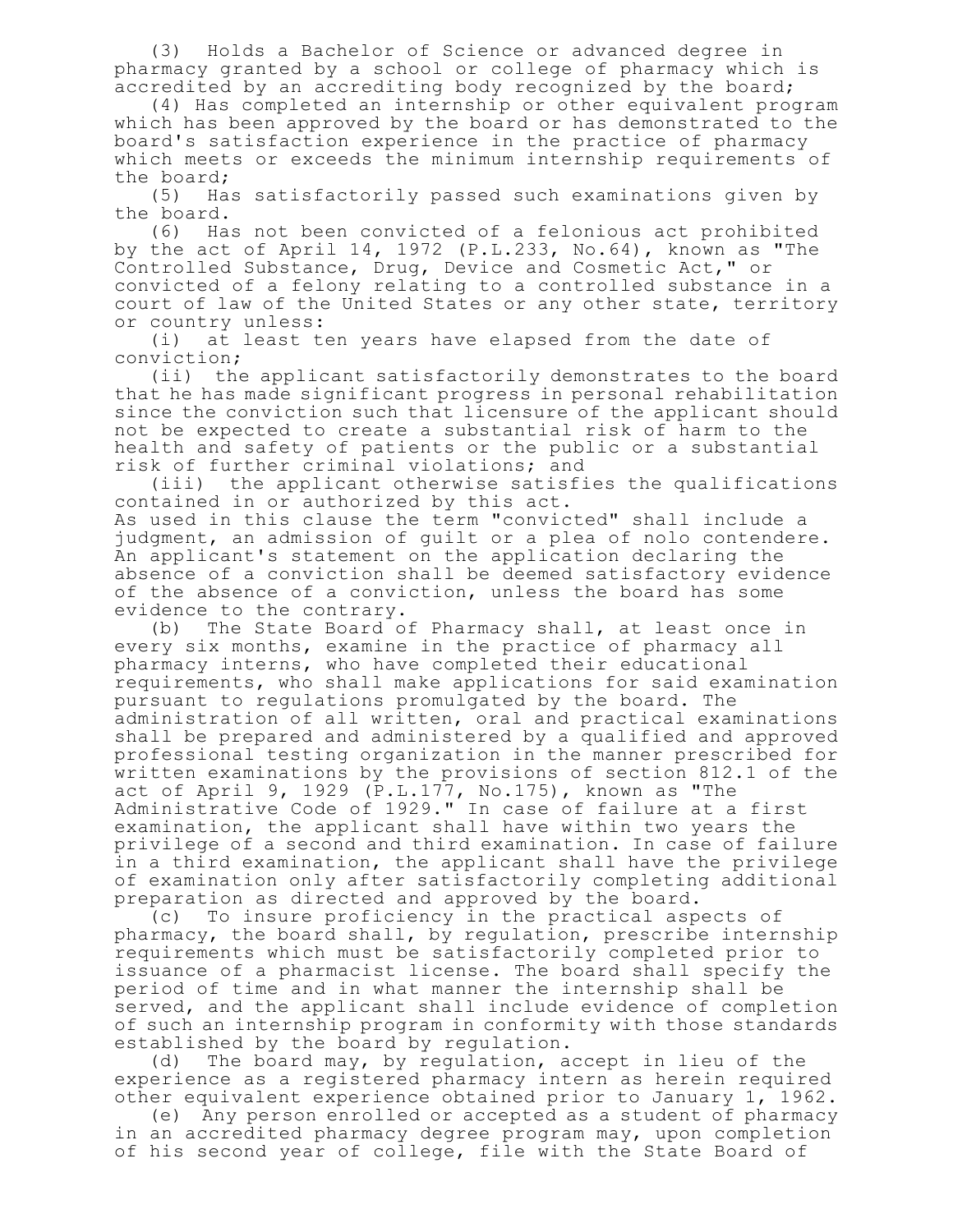Pharmacy an application for registration as a pharmacy intern in which said application he shall be required to furnish such information as the board may, by regulation, prescribe and, simultaneously with the filing of said application, shall pay to the board a fee established by the board through regulation. All certificates issued to pharmacy interns shall be valid for a period not exceeding six years from the date of issue exclusive of time spent in the military service.

(f) To assure adequate practical instruction, pharmacy internship experience as required under this act shall be obtained by employment in any licensed pharmacy under the direct supervision of a pharmacist meeting the requirements established by the board through regulation. Pharmacy internship experience shall include such instruction in the practice of pharmacy as the board by regulation shall prescribe.

(g) The board may, without examination, license as a pharmacist any individual who, at the time of filing application therefor, is licensed as a pharmacist in any other state, territory or possession of the United States: Provided, That the said individual shall produce evidence satisfactory to the board of having had the required secondary and professional education and training, including internship, and is possessed of good character and morals as required of applicants for licensure under the provisions of this act: Provided, That individuals of good character and morals who have become licensed as pharmacists by examination in other states prior to the time this act takes effect shall be required to satisfy only the requirements which existed in this Commonwealth at the time they became licensed in such other states: Further provided, That the state in which said individual is licensed shall under similar conditions grant reciprocal licensure as pharmacist without examination to pharmacists duly licensed by examination in this Commonwealth. Every application under this subsection shall be accompanied by a fee established by the board through regulation for the application and expense of investigation by the State Board of Pharmacy. A fee established by the board through regulation shall be paid for the license and certificate prior to its approval and issuance by the board.

(h) Each pharmacy intern applying for examination shall pay to the State Board of Pharmacy an examination fee established by the board through regulation. Upon passing the required examinations and complying with all the rules and regulations of the board and the provisions of this act, the board shall grant the applicant licensure as a pharmacist and issue to him a certificate qualifying him to enter into the practice of pharmacy. Said certificate shall not be issued until a fee established by the board through regulation shall be paid to the board.

(i) The board shall provide for, regulate and require all individuals licensed as pharmacists or assistant pharmacists to renew their license biennially, and shall prescribe the form of such renewal and information required to be submitted by all applicants, including proof of continuing education. Unless the board shall have given ten days' previous notice to the applicant for renewal of licensure of objections to the renewal of his license based upon failure to meet the requirements of this act or a final conviction of or plea of guilty or nolo contendere of any charge based upon the laws of the United States or of this Commonwealth relating to the practice of pharmacy or controlled substances, the license of a licensee shall be renewed when the applicant shall file with the board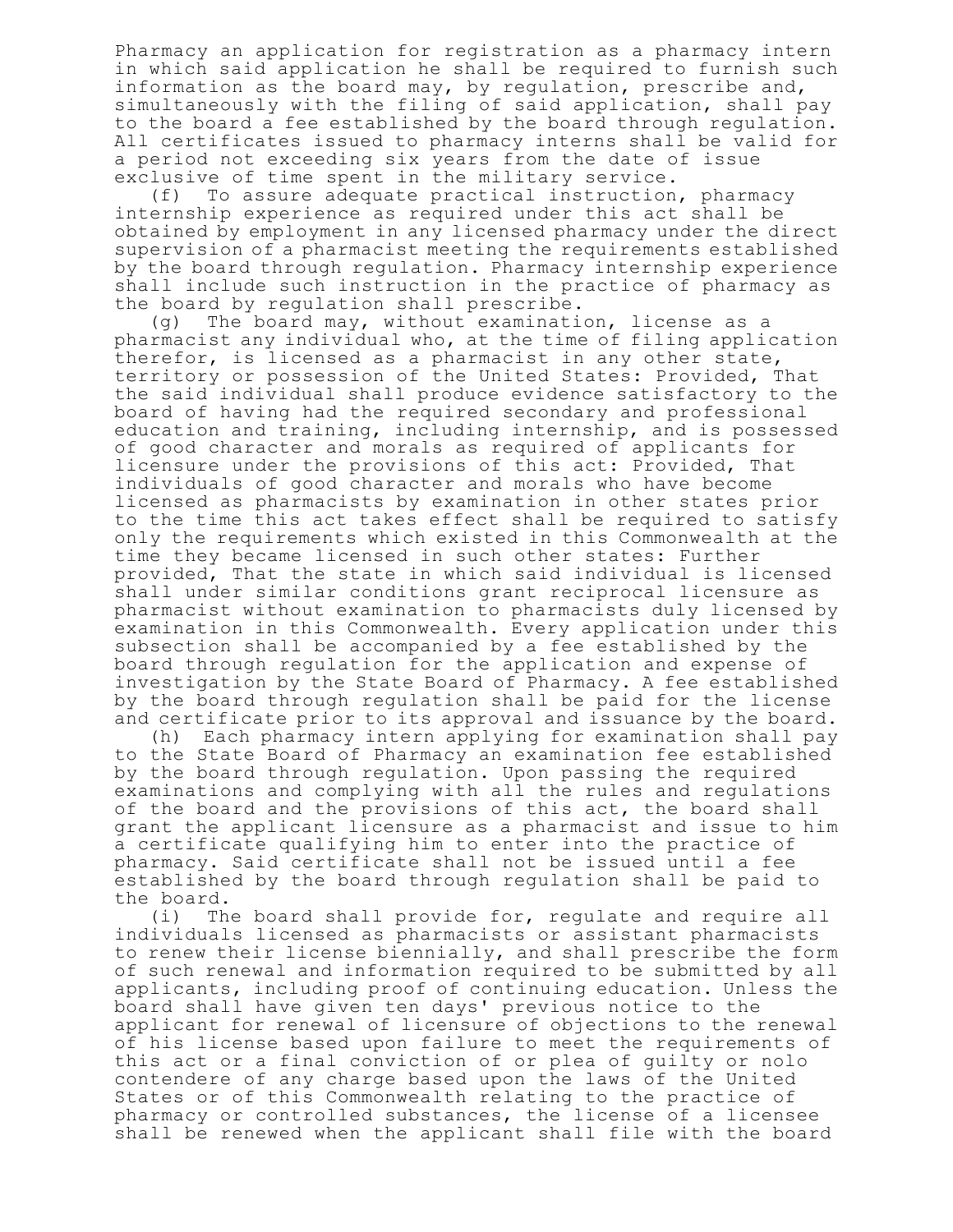his application accompanied by a biennial license fee established by the board through regulation.

(j) An additional fee established by the board through regulation shall be paid for late licensure renewal of a pharmacist.

(k) Assistant pharmacist--(1) Any individual duly licensed as an assistant pharmacist prior to the date of this act may continue to act as such.

(2) From the date of this act, no individual who is not already licensed as an assistant pharmacist shall be so licensed.

(3 amended Dec. 20, 1985, P.L.433, No.111)

**Compiler's Note:** Section 401(a) of Act 124 of 1978 provided that section 3 is repealed insofar as it establishes fixed fees inconsistent with the fees contained in Act 124. Section 401(a) also provided that to the extent section 3 authorizes the fixing of fees by an agency for which a fee has been set forth in Act 124, section 3 shall not be construed to be repealed or superseded by Act 124 and those provisions authorizing the fixing of fees by any agency shall remain in effect.

Section 3.1. Continuing Pharmacy Education.--The board shall develop and adopt rules and regulations necessary to establish an accredited program of continuing pharmaceutical education. The board shall have the authority to:

(1) Define, by regulation, the requirement for continuing education, after consultation with the educational community and licensed pharmacists, within one year of the enactment of this amendatory act.

(2) Approve programs of continuing education within one year of the enactment of this amendatory act.

(3) Effective with 1988 renewals, refuse to renew the license of a pharmacist until the pharmacist submits proof to the board that he has satisfactorily completed an approved program of continuing professional education during the previous licensing period to help assure his or her continued competence to engage in the practice of pharmacy.

(4) Adopt rules and regulations necessary to carry out the stated objectives and purposes and to enforce this section, which shall include the methods of determining approved programs and any fees as the board shall determine.

(3.1 added Dec. 20, 1985, P.L.433, No.111)

Section 3.2. Reporting of Multiple Licensure.--Any licensed pharmacist of this Commonwealth who is also licensed to practice pharmacy in any other state, territory or country shall report this information to the board on the biennial registration application. Any disciplinary action taken in other states, territories and countries shall be reported to the board on the biennial registration application or within ninety days of final disposition, whichever is sooner. Multiple licensure shall be noted by the board on the pharmacist's record, and such state, territory or country shall be notified by the board of any disciplinary actions taken against said pharmacist in this Commonwealth.

(3.2 added Dec. 20, 1985, P.L.433, No.111)

Section 3.3. Pharmacy Technician and Pharmacy Technician Trainee Registration, Qualifications and Supervision.--(a) A pharmacy technician shall register with the board biennially on a form prescribed by the board and pay a registration fee established by the board by regulation. An individual must possess an unrestricted registration from the board to practice as a pharmacy technician. The following shall apply: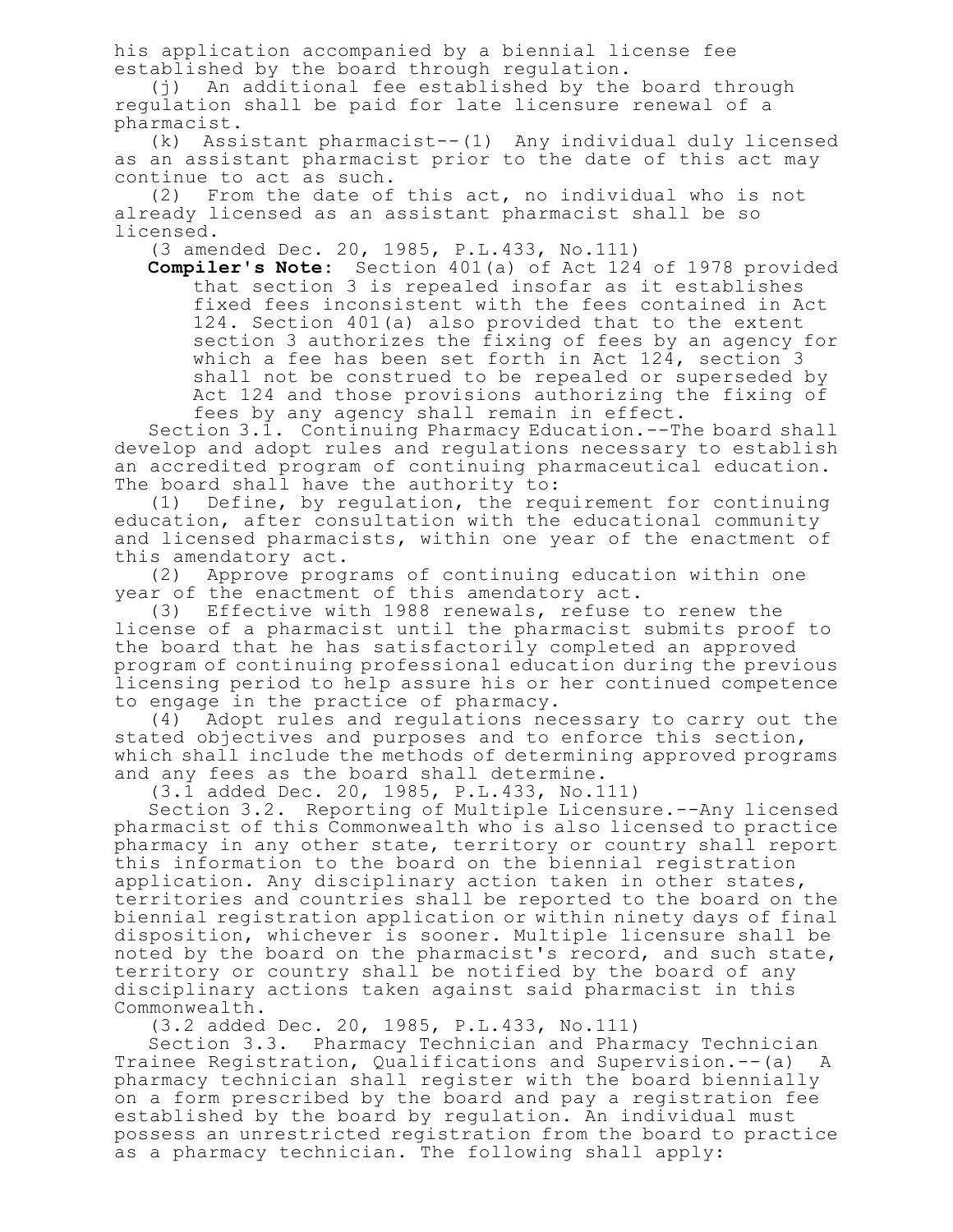(1) Except as provided under section 3.4, a pharmacy technician shall be responsible to and under the direct and immediate personal supervision of a board-licensed pharmacist.

(2) A registration for a pharmacy technician may not be issued if the applicant:<br>(i) is unfit or unab.

is unfit or unable to practice under section  $3(a)(2)$ ; or

(ii) has been convicted of an offense described under section 3(a)(6) in this Commonwealth or another state unless the provisions of section  $3(a)$  (6)(i), (ii) and (iii) have been satisfied.

(3) An applicant for pharmacy technician registration shall meet the following requirements:

(i) Be at least seventeen years of age and possess a high school diploma or equivalent.

(ii) Complete a board-approved pharmacy technician training program.

(iii) Submit to a criminal history record check as required by the board.

(4) An individual practicing as a pharmacy technician for at least one year of the two-year period immediately preceding the effective date of this section shall not be required to comply with clause (3)(i) or (ii), provided the individual applies within one year of the promulgation of regulations by the board implementing this section.

(5) The board shall renew, refuse, revoke or suspend the registration of a pharmacy technician and temporary registration for a pharmacy technician trainee, or otherwise discipline a pharmacy technician and a pharmacy technician trainee, under regulations promulgated by the board. This clause is subject to 2 Pa.C.S. Chs. 5 Subch. A (relating to practice and procedure of Commonwealth agencies) and 7 Subch. A (relating to judicial review of Commonwealth agency action). Provisions and procedures with respect to refusal and discipline contained in sections 5(a), (c) and (d) and 7 shall apply to pharmacy technician registrations and pharmacy technician trainee permits.

(6) Except as provided for in clause (7), or unless ordered to do so by a court of proper jurisdiction, the board may not reinstate the registration of an individual whose registration to practice as a pharmacy technician has been revoked or if the individual is unfit or unable to practice under section 3(a)(2) or has been convicted of an offense described under section 3(a)(6).

(7) If an individual desires to practice after revocation, the individual shall apply for registration after the lapse of a five-year period and in accordance with this section and regulations.

(8) A pharmacy technician shall wear a name tag that clearly identifies the pharmacy technician's first name with the title "Registered Pharmacy Technician."

(b) Upon the submission of a board-approved written application and fee, the board may issue a temporary registration to practice as a pharmacy technician trainee. The following shall apply:

(1) A pharmacy technician trainee shall be responsible to and under the direct and immediate personal supervision of a board-licensed pharmacist.

(2) A registration for a pharmacy technician trainee may not be issued if the applicant is unfit or unable to practice under section 3(a)(2) or has been convicted of an offense described under section 3(a)(6) in this Commonwealth or another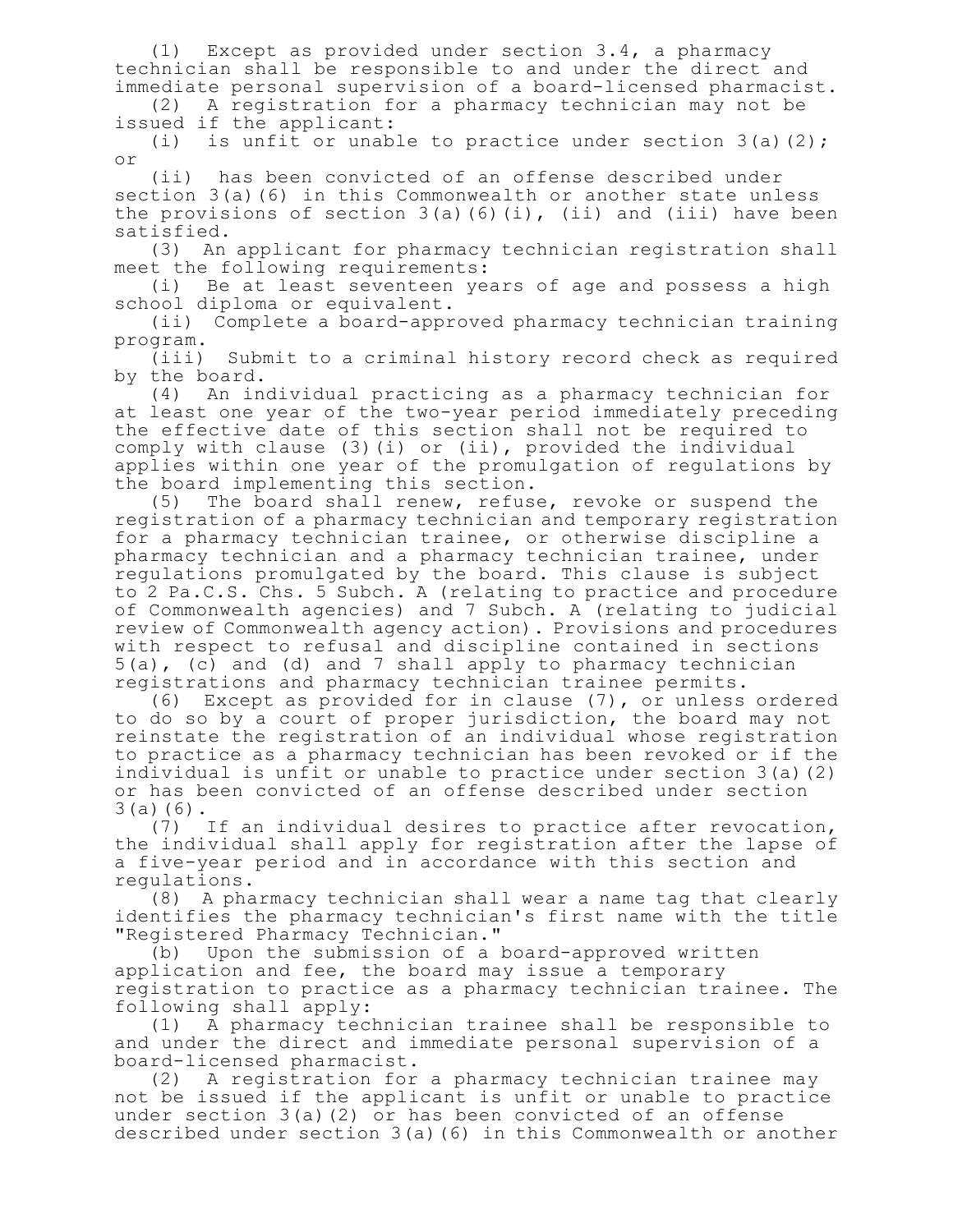state unless the provisions of section  $3(a)$  (6)(i), (ii) and (iii) have been satisfied.

(3) An applicant for pharmacy technician trainee registration shall meet the following requirements:

(i) Be at least sixteen years of age.

(ii) Submit to a criminal history record check as required by the board.

(4) The board may charge a registration fee that is not more than one-half the registration fee charged under subsection (a).

(5) The board shall issue only one temporary registration to an applicant and the temporary registration shall expire two years after the date of issue or upon obtaining registration as a pharmacy technician under subsection (a). If a pharmacy technician trainee applies for registration as a pharmacy technician under subsection (a) within the two-year registration period, the fee for the initial temporary registration shall be used to offset the pharmacy technician registration fee.

(6) Upon expiration of the temporary registration, the applicant shall promptly return the temporary registration to the board.

(7) A pharmacy technician trainee shall wear a name tag that clearly identifies the pharmacy technician trainee's first name with the title "Pharmacy Technician Trainee." (3.3 added Nov. 30, 2020, P.L.1306, No.140)

**Compiler's Note:** Section 3 of Act 140 of 2020 provided that no individual is required to register as a pharmacy technician under section 3.3 until one year after the State Board of Pharmacy has promulgated final regulations. Section 4 of Act 140 of 2020 provided that within 18 months of the effective date of section 4, the State Board of Pharmacy shall promulgate final regulations to implement Act 140.

Section 3.4. Pharmacy Technician Data Entry.--A pharmacy technician may conduct data entry, including prescription entry, drug order or patient information, into a patient profile via technological means without the immediate supervision of a board-licensed pharmacist if all of the following apply:

(1) The pharmacy has documented policies and procedures and other adequate safeguards to protect against patient harm and privacy incidents.

(2) The pharmacy technician is adequately trained to perform the data entry task.

(3) A supervising pharmacist is readily available to answer questions of the pharmacy technician and is responsible for the practice and accuracy of the pharmacy technician.

(4) No part of the data entry includes any direct

interaction with prescription medication.

(3.4 added Nov. 30, 2020, P.L.1306, No.140)

Section 4. Permit to Conduct a Pharmacy.--(a) The State Board of Pharmacy shall issue a permit to any person to conduct a pharmacy who has filed an application therefor, subscribed by the applicant under oath or affirmation, and containing such information as the board may require, and whose proposed pharmacy complies with all requirements of this act, including the following:

(1) Has the necessary reference books, current supplements to these reference books and the professional equipment, technical equipment and other pharmaceutical equipment which such books, supplements and equipment have been determined by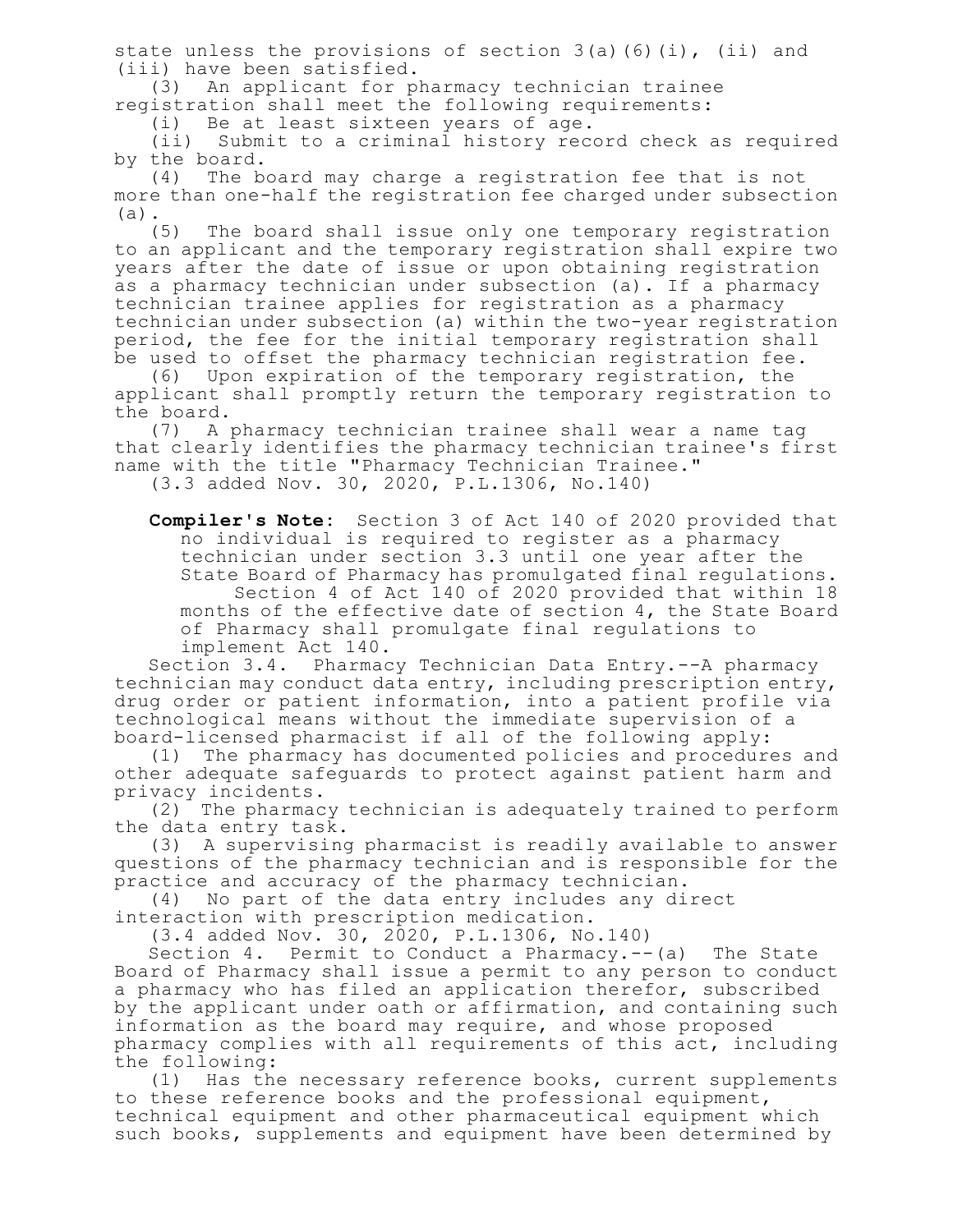the board to meet the needs of the practice of pharmacy for the area and type of practice;

(2) Has sufficient physical facilities, including equipment, size, space and sanitation for adequately distributing and dispensing drugs and devices consonant with the protection of the public health, safety and welfare as the board may by regulation establish;

(3) Contains a suitable book or file in which shall be preserved, for a period of not less than two years, every prescription compounded or dispensed therein;

(3.1) Adheres to the following requirements for transferring prescriptions between pharmacies in Pennsylvania:

(i) The prescription is for a drug which is lawfully refillable.

(ii) The drug is not a Schedule II controlled substance.

(iii) An original or new prescription is not required from the prescriber by law.

(iv) The pharmacist transferring the prescription cancels the original prescription in his records and indicates on the prescription records to whom the prescription was transferred, including the name of the pharmacy, the date of transfer and the name or initials of the transferring pharmacist.

(v) The pharmacist receiving the transferred prescription:

(A) Notes on the prescription that it is a transferred prescription.

(B) Records all of the following on the prescription records in addition to other information required by law:

(I) Date of issuance of original prescription.

(II) Date of original filing of prescription.

(III) Original number of refills authorized on prescription.

(IV) Complete refill record from original prescription.

(V) Number of valid refills remaining.

(C) Notes the location and file number of the original prescription.

(D) Notes the name of the pharmacy and pharmacist from whom the prescription was transferred.

(vi) A pharmacist may transfer a prescription to another pharmacist employed by the same corporation without regard to the requirements of subclauses (iv) and  $(v)$ , provided that both pharmacists have access to the same computerized prescription transfer system which contains the prescription and refill records and incorporates procedures to prevent unauthorized refills.

(3.2) Following a period of three years after the effective date of this act, the board shall conduct a study to determine the need for legislative enactment of the mandatory maintenance of individual medication profiles by pharmacists and submit a report of its findings, within one year, to the House Professional Licensure Committee and the Consumer Protection and Professional Licensure Committee of the Senate.

(4) Has insured that a pharmacist duly licensed in Pennsylvania shall be in charge of said pharmacy at all times that the pharmacy is open;

(5) Complies with the regulations of the board setting up minimum requirements regarding adequate facilities for safe storage of drugs, and protection from theft of or improper access to controlled substances, equipment for compounding and dispensing of prescriptions, and size, space and sanitation requirements of pharmacies;

(6) If an individual or partnership is the applicant, that the individual or copartner if not a pharmacist, has not previously been found or pleaded guilty or nolo contendere to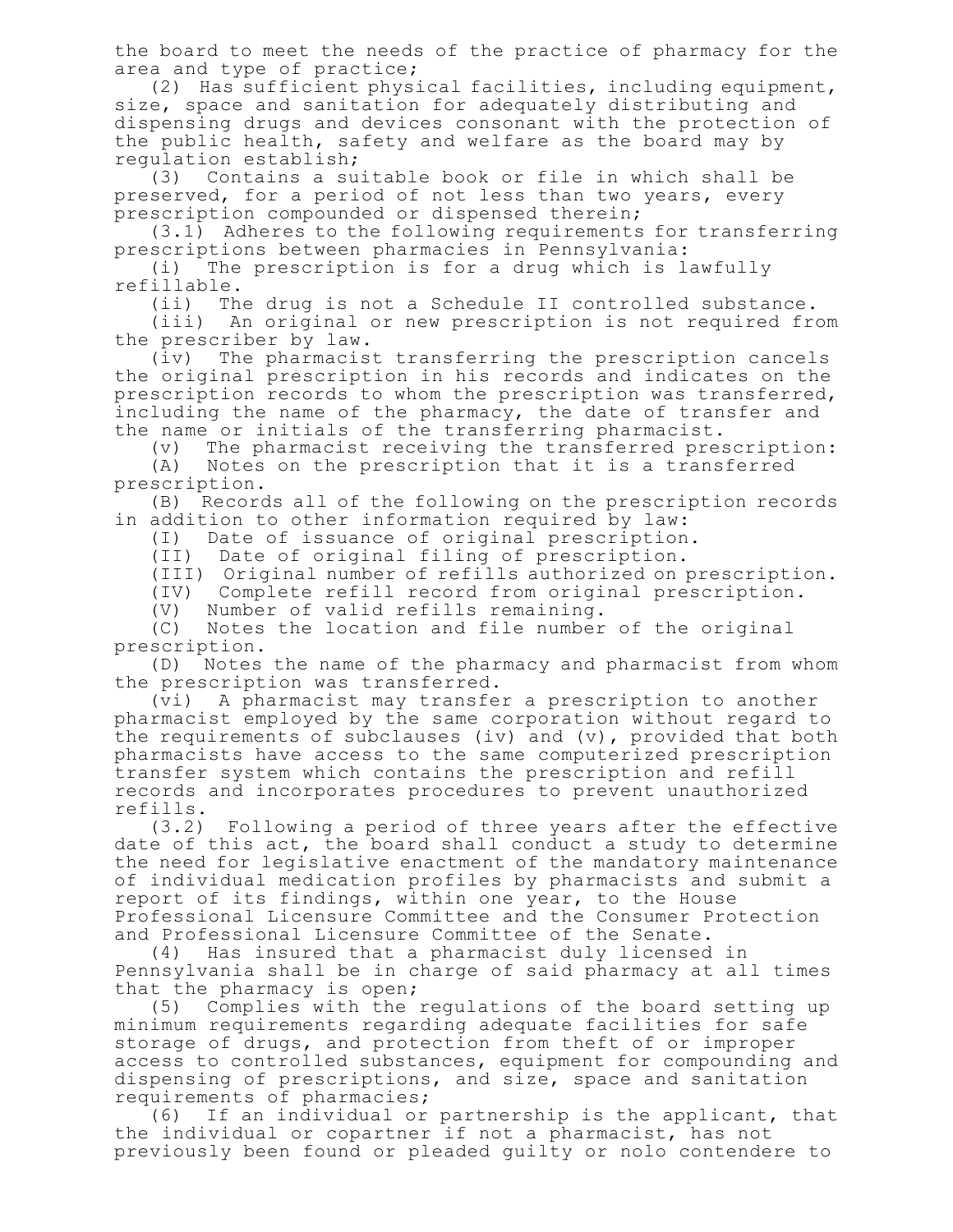any crime concerning the practice of pharmacy or involving moral turpitude; or if a pharmacist, that he is presently licensed by the board; if an association that no director or officer or if a corporation that no director, officer or person having a beneficial interest of more than ten per centum of the stock has been found or pleaded guilty or nolo contendere to said crimes or had a pharmacy or pharmacist's license revoked or renewal refused, for cause.

(b) All applicants shall be of good moral and professional character: in determining this qualification, the board may take into consideration among other things the conduct and operation of other pharmacies conducted by said applicant.

(c) Every pharmacy shall, at all times when open, be under the constant direct and personal supervision and management of a pharmacist duly licensed in Pennsylvania who shall have personal supervision of not more than one pharmacy at the same time.

(d) All licenses and permits issued under the provisions of this act shall be displayed in a conspicuous place in the pharmacy for which it was issued.

(e) Separate applications and permits shall be required for each pharmacy, and each permit shall be issued bearing the name of the pharmacist who will be in charge of that pharmacy and who will be responsible for all operations involving the practice of pharmacy in that pharmacy.

(f) All applications for a permit to conduct a pharmacy shall be accompanied by an initial registration fee established by the board by regulation. The board shall renew each permit for the succeeding biennium unless the board shall have given ten days' previous notice to the applicant for renewal of the permit of objections to the renewal based upon a finding or plea of guilty or nolo contendere by the applicant, its partners, or officers, to a violation of any of the laws of the United States or of this Commonwealth relating to the practice of pharmacy or to the enforcement of controlled substances, upon payment of a fee established by the board by regulation for each pharmacy. Such application for renewal shall be made on or before September 1 of each odd-numbered year.

(g) All permits granted under this section, unless sooner revoked or suspended, shall expire on the date set forth therein: Provided, however, That the board may promulgate regulations authorizing the application by a personal representative of a deceased grantee for an extension of deceased grantee's permit for a period not to exceed one year from date of death.

(h) No person shall operate or advertise a pharmacy until the person has been granted a pharmacy permit by the board.

(i) The full name or names of the proprietor, or if a partnership, the partners, or if an association or a corporation, the name of the pharmacist manager, must be conspicuously displayed in the pharmacy along with any corporate association or duly registered fictitious name.

(j) The board may promulgate regulations in accordance with the above requirements and, in addition, shall have the power to promulgate rules and regulations governing standards of practice and operation of pharmacies including, but not limited to, rules and regulations governing the method of advertising, promotion and standards for dispensing prescriptions, such regulations to be designed to insure methods of operation and conduct which protect the public health, safety and welfare and prevent practices or operations which may tend to lower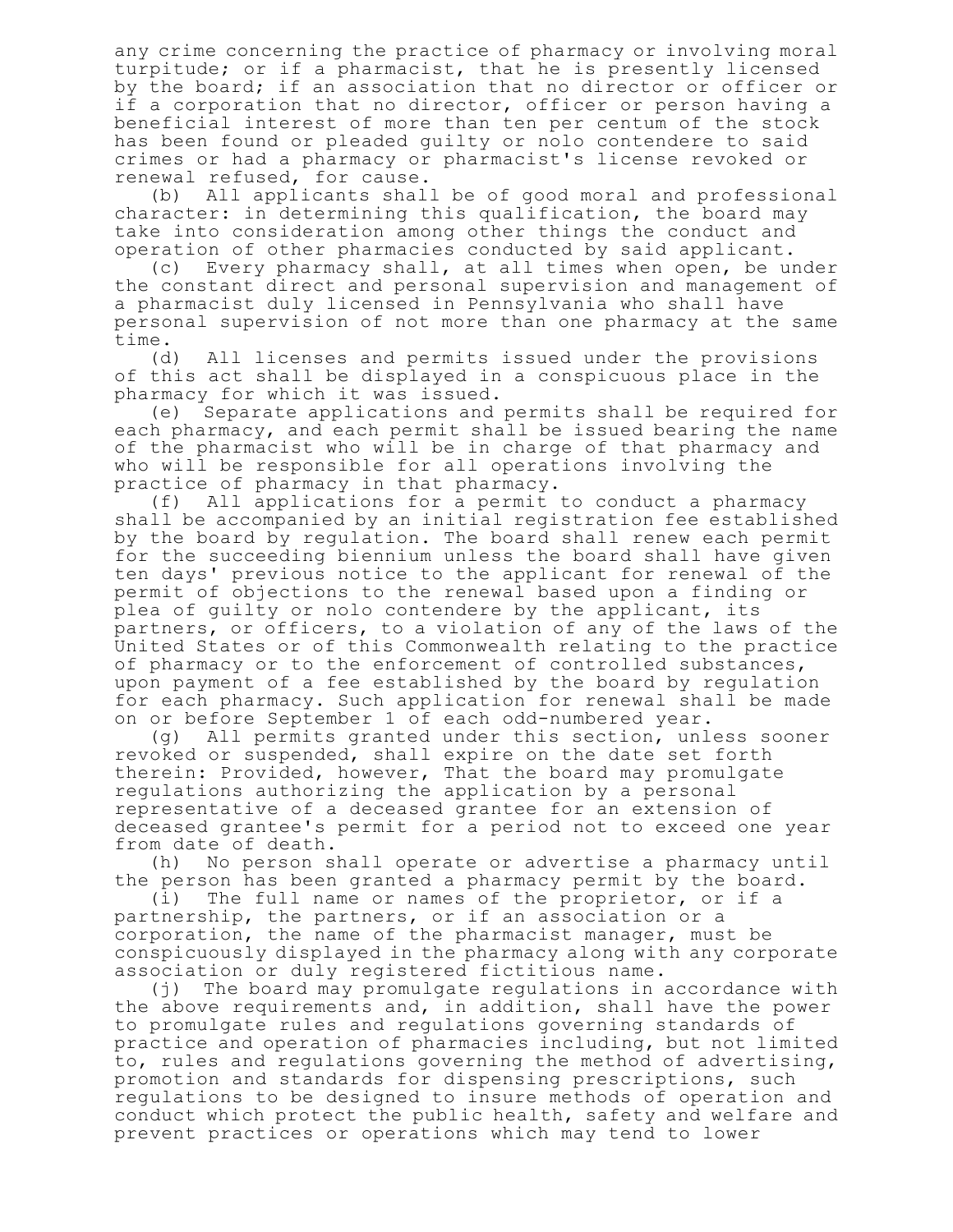professional standards of conduct, so as to endanger the public health and welfare.<br>(k) A pharmacy t

A pharmacy that is also licensed, permitted or registered by the proper licensing authority of another state to ship, mail or deliver legend devices or legend drugs to patients in that state shall report this information to the board on the biennial registration. Any disciplinary action taken in other states shall be reported to the board within thirty days of final disposition. A nonresident license, permit or registration shall be noted by the board on the pharmacy's record, and the state shall be notified by the board of any disciplinary action taken against the pharmacy in this Commonwealth. ((k) added Oct. 7. 2015, P.L.178, No.43)

(4 amended Dec. 20, 1985, P.L.433, No.111)

Section 4.1. Nonresident Pharmacies.--(a) A nonresident pharmacy shall register on a biennial basis with the board and obtain a certificate of registration to conduct a pharmacy in accordance with this section. The nonresident pharmacy shall:

(1) Disclose on the initial and renewal registration applications the location, names and titles of all principal corporate officers, if applicable, and the pharmacist in charge. A nonresident pharmacy shall report to the board within thirty days after any change of location or pharmacist in charge.

(2) Submit a statement that the nonresident pharmacy complies with all lawful directions and requests for information from the regulatory or licensing agency of the state in which it is licensed as well as complies with all requests for information made by the board pursuant to this section.

(3) Maintain at all times a valid unexpired license, permit or registration to conduct the pharmacy in compliance with the laws of the state in which the nonresident pharmacy is located.

(4) Before receiving a certificate of registration from the board, submit a copy of the most recent inspection report resulting from an inspection conducted by the regulatory or licensing agency of the state in which the nonresident pharmacy is located or by the National Association of Boards of Pharmacy's Verified Pharmacy Program.

(b) A nonresident pharmacy shall, during its regular hours of operation, but not less than six days per week, and for a minimum of forty hours per week, provide a toll-free telephone number to facilitate communication between patients in this Commonwealth and a pharmacist who is licensed in this Commonwealth or in the state in which the nonresident pharmacy is located and who has access to the patient's records. The toll-free telephone number shall be disclosed on a label affixed to each container of drugs dispensed to patients in this Commonwealth.

(c) A nonresident pharmacy shall report to the board within thirty days of final disposition any disciplinary action taken by the regulatory or licensing agency of the state in which the nonresident pharmacy is located.

(d) A nonresident pharmacy may not engage in the business of shipping, mailing or delivering legend devices or legend drugs in this Commonwealth unless the nonresident pharmacy has been issued a certificate of registration by the board and has paid the fee established by the board by regulation for issuance or renewal of the certificate of registration. Applications for a certificate of registration or renewal as a nonresident pharmacy shall be made on a form furnished by the board. The board may require the information it deems reasonably necessary to carry out the purpose of this section.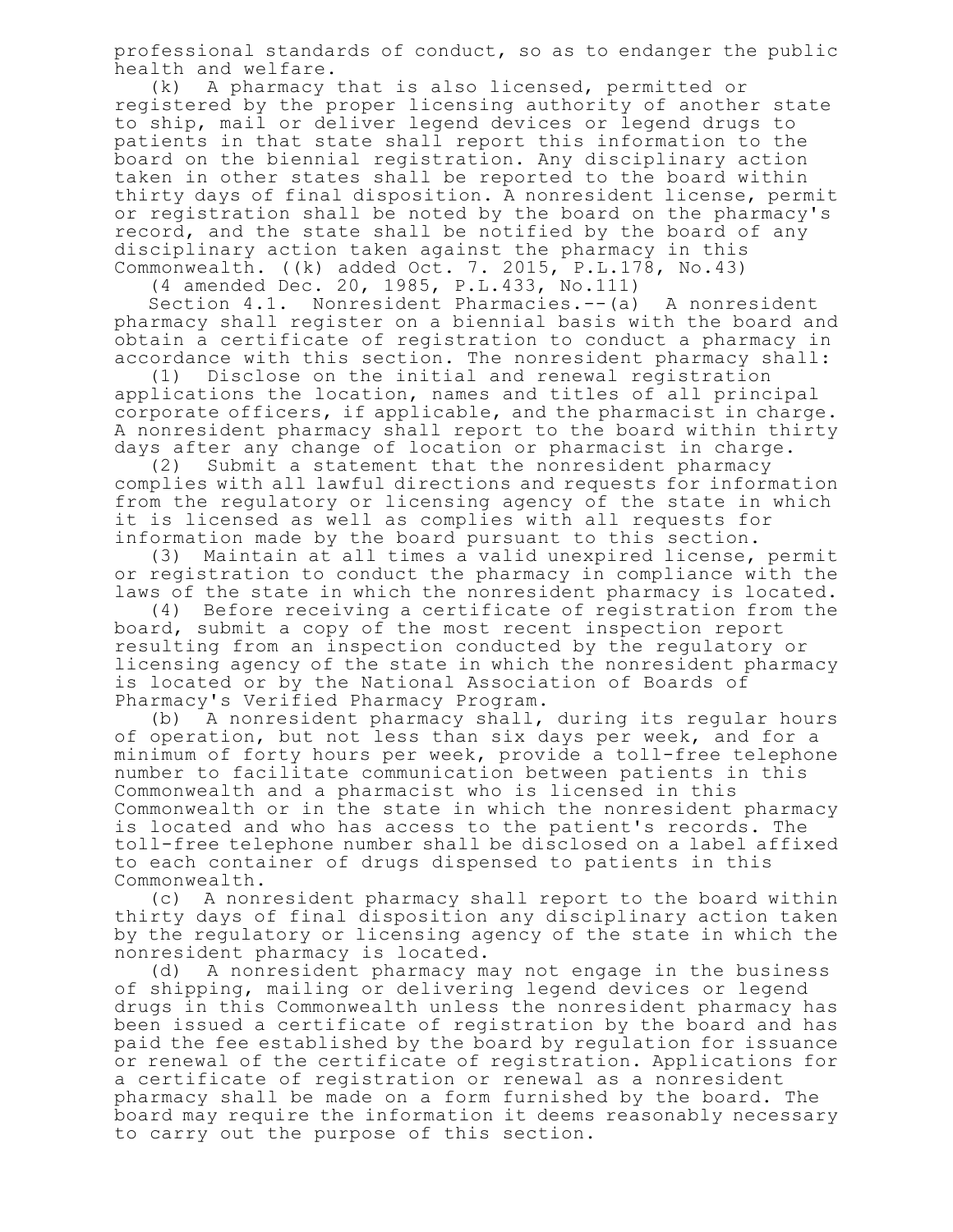(e) The board may deny, revoke or suspend any certificate of registration as a nonresident pharmacy for failure to comply with any requirement of this section.

(f) The board may deny, revoke or suspend any certificate of registration as a nonresident pharmacy for conduct which causes serious bodily injury or serious psychological injury to a resident of this Commonwealth provided that the board has referred the matter to the regulatory or licensing agency in the state in which the nonresident pharmacy is located.

(g) The board may deny, revoke or suspend any certificate of registration as a nonresident pharmacy upon proof satisfactory to the board that the nonresident pharmacy's permit to conduct a pharmacy was suspended or revoked or the nonresident pharmacy was otherwise disciplined by the proper licensing authority of another state.

(h) It shall be unlawful for a nonresident pharmacy that has not been issued a certificate of registration pursuant to this section to advertise its services in this Commonwealth, or for a person who is a resident of this Commonwealth to advertise the pharmacy services of a nonresident pharmacy that has not received a certificate of registration from the board, with the knowledge that the advertisement will or is likely to induce members of the public in this Commonwealth to use the pharmacy for dispensing prescriptions.

(4.1 added Oct. 7, 2015, P.L.178, No.43)

Section 5. Refusal to Grant, Revocation and Suspension.--(a) The board shall have the power to refuse, revoke or suspend the license of any pharmacist upon proof satisfactory to it that the pharmacist:

(1) Procured a personal license through fraud, misrepresentation or deceit;

(2) Has been found guilty, pleaded guilty, entered a plea of nolo contendere, or has received probation without verdict, disposition in lieu of trial or an Accelerated Rehabilitative Disposition in the disposition of felony charges, to any offense in connection with the practice of pharmacy or any offense involving moral turpitude before any court of record of any jurisdiction;

(3) Is unfit to practice pharmacy because of intemperance in the use of alcoholic beverages, controlled substances or any other substance which impairs the intellect and judgment to such an extent as to impair the performance of professional duties;

(4) Is unfit or unable to practice pharmacy by reason of a physical or mental disease or disability. In enforcing this clause, the board shall, upon probable cause, have authority to compel a pharmacist to submit to a mental or physical examination by physicians or psychologists approved by the board. Failure of a pharmacist to submit to such examination when directed by the board, unless such failure is due to circumstances beyond his or her control, shall constitute an admission of the allegations against him or her, consequent upon which a default and final order may be entered without the taking of testimony or presentation of evidence. A pharmacist affected under this clause shall at reasonable intervals be afforded an opportunity to demonstrate that he or she can resume a competent practice of pharmacy with reasonable skill and safety to patients.

(5) Has had a license to practice pharmacy issued by any other properly constituted licensing authority of any other state suspended or revoked;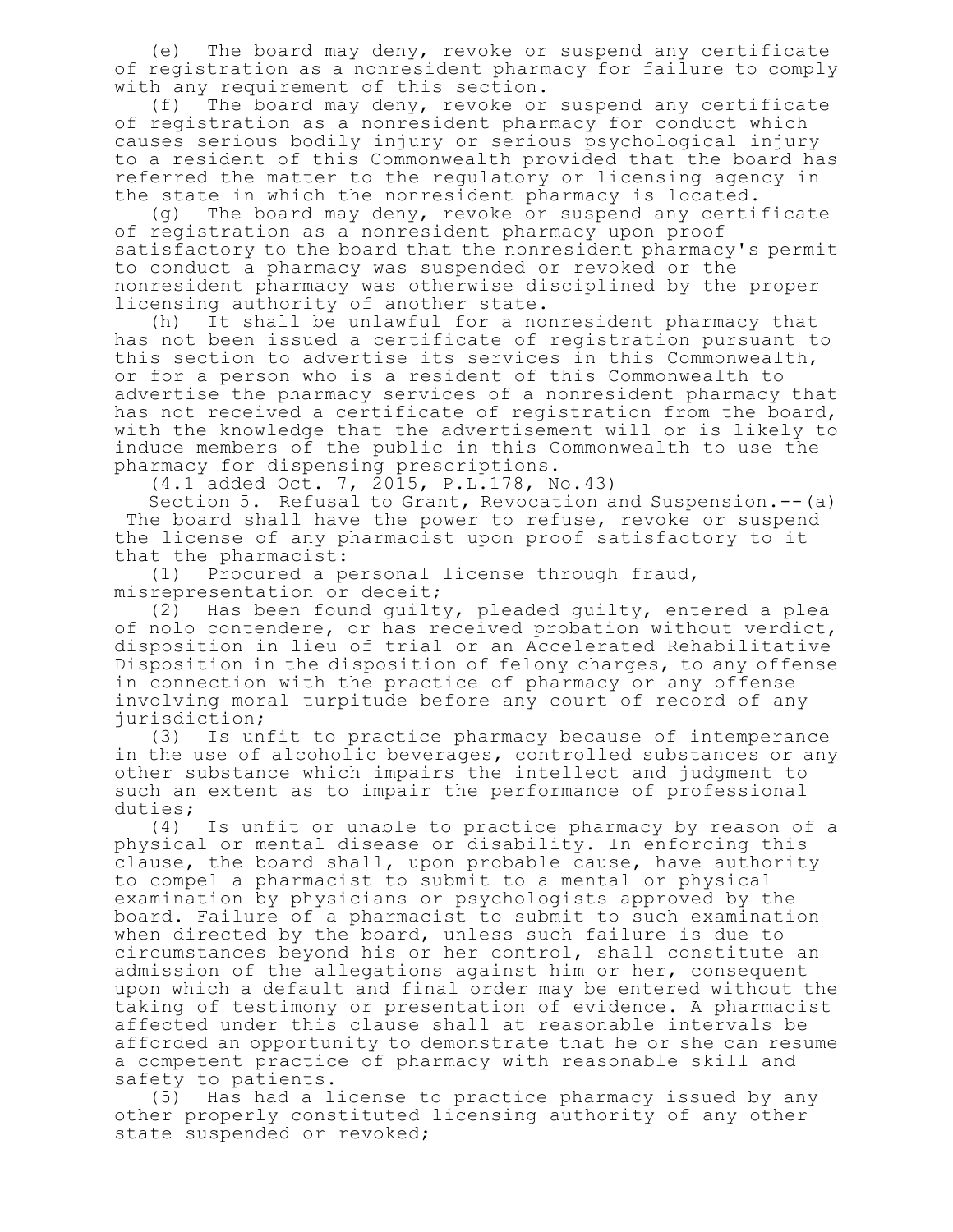(6) Has violated or knowingly permitted the violation of any provision of this act or regulation of the board;

(7) Has knowingly allowed any unlicensed person to take charge of a pharmacy or engage in the compounding, distribution or dispensing of prescriptions or controlled substances, except pharmacy interns or such other authorized personnel, who, consistent with proper pharmaceutical practices and with board regulations, may assist the pharmacist in the pharmacy under the direct and immediate personal supervision of a licensed pharmacist;

(8) Has compounded, dispensed, sold or caused the compounding, dispensing or sale of any drug or device which contains more or less than the proportionate quantity of ingredient or ingredients specified by the person who prescribed such drug or device or which is of a brand or trade name other than that specified by the person prescribing such brand or trade name product or which contains an ingredient or ingredients of a brand or trade name other than that specified by the person prescribing such drug or device, unless the consent of the prescriber is first obtained to each such specific prescription: Provided, however,That nothing herein shall be construed to prevent the addition of such inert ingredients as may be required in the art of compounding, preparing, mixing or otherwise producing drugs or devices. This restrictive clause shall not apply to proper substituting of generically equivalent drugs as stipulated under the act of November 24, 1976 (P.L.1163, No.259), referred to as the Generic Equivalent Drug Law, nor to reductions in quantities which are dispensed in accordance with limits imposed by virtue of the consumer's membership in a third-party plan;

(9) Is guilty of grossly unprofessional conduct. The following acts on the part of a pharmacist are hereby declared to constitute grossly unprofessional conduct of a pharmacist:

(i) Willfully deceiving or attempting to deceive the State Board of Pharmacy or its agents with respect to any material matter under investigation by the board;

(ii) Advertising of prices for drugs and pharmaceutical services to the public which does not conform to Federal laws or regulations;

(iii) The public assertion or implication of professional superiority in the practice of pharmacy;

(iv) The engaging by any means in untrue, false, misleading or deceptive advertising of drugs or devices;

(v) Paying rebates to physicians or any other persons, or the entering into any agreement with a medical practitioner or any other person for the payment or acceptance of compensation in any form for the recommending of the professional services of either party;

(vi) The entering into of any agreement with a licensed medical practitioner for the compounding or dispensing of secret formula (coded), prescriptions;

(vii) The misbranding or adulteration of any drug or device and the sale, distribution or dispensing of any misbranded or adulterated drug or device as defined in the act of April 14, 1972 (P.L.233, No.64), known as "The Controlled Substance, Drug, Device and Cosmetic Act";

(viii) Engaging in the sale or purchase of drugs or devices whose package bears the inscription "sample" or "not for resale";

(ix) Displaying or permitting the display of his certificate of licensure and biennial registration document in a pharmacy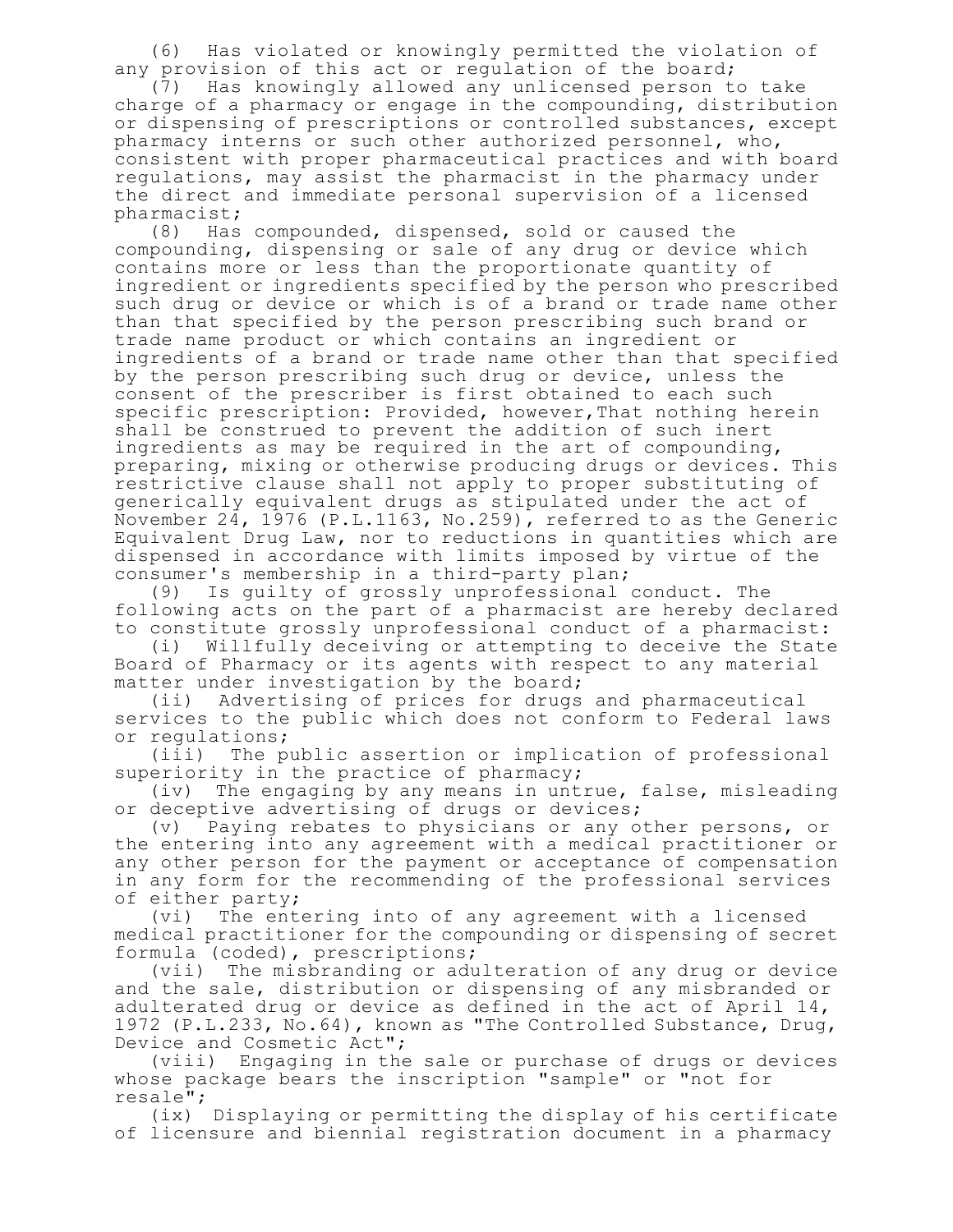of which he is not the proprietor or in which he is not employed;

(x) Any holder of a biennial pocket registration card who fails to have the card available for inspection by an authorized agent when he is practicing;

(xi) The acceptance back and redistribution of any unused drug, or a part thereof, after it has left the premises of any pharmacy, whether issued by mistake or otherwise, unless it is in the original sealed container with the name, lot number and expiration date on the original intact manufacturer's label. The pharmacy shall maintain records of all such returns, and a full refund shall be given to the original purchaser, including a third-party payor;

(xii) Accepting employment as a pharmacist, or share or receive compensation in any form arising out of, or incidental to, his professional activities from any medical practitioner or any other person or corporation in which one or more medical practitioners have a proprietary or beneficial interest sufficient to permit them to exercise supervision or control over the pharmacist in his professional responsibilities and duties, except that a pharmacist may be employed by a physician for the purpose of the management of drug therapy and receive appropriate compensation for such employment, but not engage in retail dispensing while in health care practice within the context of such employment;

(xiii) Accepting employment as a pharmacist, or share or receive compensation in any form arising out of, or incidental to, his professional activities from any person who orders said pharmacist, directly or indirectly, to engage in any aspect of the practice of pharmacy in contravention of any provision of this act, except that a pharmacist may be employed by a physician for the purpose of the management of drug therapy and receive appropriate compensation for such employment, but not engage in retail dispensing while in the health care practice within the context of such employment;

(xiv) Entering into an arrangement with a medical practitioner who is licensed to issue prescriptions for the purpose of directing or diverting patients to or from a specified pharmacy or restraining a patient's freedom of choice to select a pharmacy, except that this shall not be construed to prohibit a pharmacist from entering into a written agreement or written collaborative agreement with a licensed physician which authorizes the management of drug therapy.

((9) amended June 1, 2010, P.L.201, No.29)

(10) Has had a license to practice pharmacy suspended, revoked or refused, or received other disciplinary action by the proper pharmacist licensing authority of another state, territory or country.

(11) Has acted in such a manner as to present an immediate and clear danger to the public health or safety.<br>(12) Is quilty of incompetence, gross neglige

Is guilty of incompetence, gross negligence or other malpractice, or the departure from, or failure to conform to, the standards of acceptable and prevailing pharmacy practice, in which case actual injury need not be established.

(b) The board shall have the power to refuse, revoke or suspend the permit of any pharmacy upon proof satisfactory to it that:

(1) The permit was procured through fraud, misrepresentation or deceit;

(2) The holder or partner or officer thereof has violated any of the provisions of this act or regulations of the board applicable to him or any provision of "The Controlled Substance,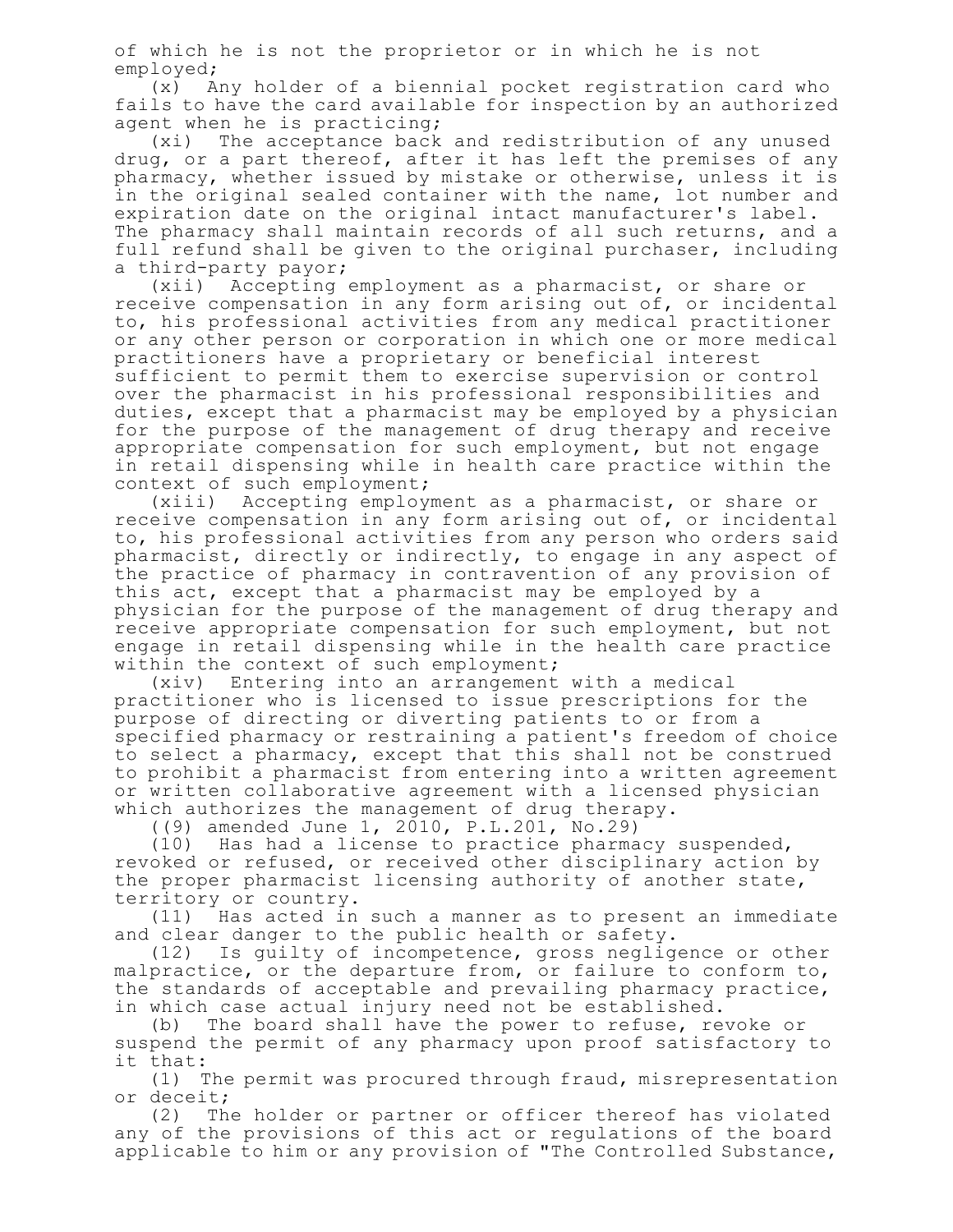Drug, Device and Cosmetic Act" or the Federal act, or has ordered a pharmacist in his employ to engage in any aspect of the practice of pharmacy in contravention of any provisions of the aforesaid acts or regulations thereunder;

(3) The holder thereof sold, dispensed or caused or allowed to be sold or dispensed any controlled substance or non-proprietary drug, except by a licensed pharmacist;

(4) The holder thereof, after issuance of a permit, fails to continue to comply with all requirements of section 4 hereof;

(5) Upon the suspension or revocation of a license of a pharmacist employed by said individual, it is shown that the illegal acts of the pharmacist were within the knowledge or should have been within the knowledge of the permit holder, partner or officer;

(6) A pharmacist or pharmacy permit holder entered into an agreement with a medical practitioner who is licensed to issue prescriptions for the purpose of directing or diverting patients to or from a specified pharmacy or restraining in any way a patient's freedom of choice to select a pharmacy.

(7) The pharmacy's license, permit or registration to conduct a pharmacy or a nonresident pharmacy issued by the proper licensing authority of another state has been revoked or suspended or the pharmacy was otherwise disciplined. ((7) added Oct. 7, 2015, P.L.178, No.43)

((b) amended June 1, 2010, P.L.201, No.29)

(c) When the board finds that the license of any pharmacist may be refused, revoked or suspended under the terms of subsection (a), the board may:

(1) Deny the application for a license.

(2) Administer a public reprimand.

(3) Revoke, suspend, limit or otherwise restrict a license as determined by the board.

(4) Require a licensee to submit to the care, counseling or treatment of a physician or a psychologist designated by the board.

(5) Suspend enforcement of its finding thereof and place a licensee on probation with the right to vacate the probationary order for noncompliance.

(6) Restore or reissue, in its discretion, a suspended license to practice pharmacy and impose any disciplinary or corrective measure which it might originally have imposed.

(d) Any person whose license, certificate or registration has been suspended or revoked because of a felony conviction under the act of April 14, 1972 (P.L.233, No.64), known as "The Controlled Substance, Drug, Device and Cosmetic Act," or similar law of another jurisdiction, may apply for reinstatement after a period of at least ten years has elapsed from the date of conviction. The board may reinstate the license if the board is satisfied that the person has made significant progress in personal rehabilitation since the conviction such that his reinstatement should not be expected to create a substantial risk of harm to the health and safety of his patients or the public or a substantial risk of further criminal violations and if the person meets all other licensing qualifications of this act.

(5 amended Dec. 20, 1985, P.L.433, No.111)

Section 5.1. Automatic Suspension.--(5.1 repealed Dec. 20, 1985, P.L.433, No.111)

Section 6. State Board of Pharmacy.--(a) Beginning with any vacancies existing on the effective date of this act, and as terms expire or vacancies occur thereafter, the State Board of Pharmacy shall consist of the Commissioner of Professional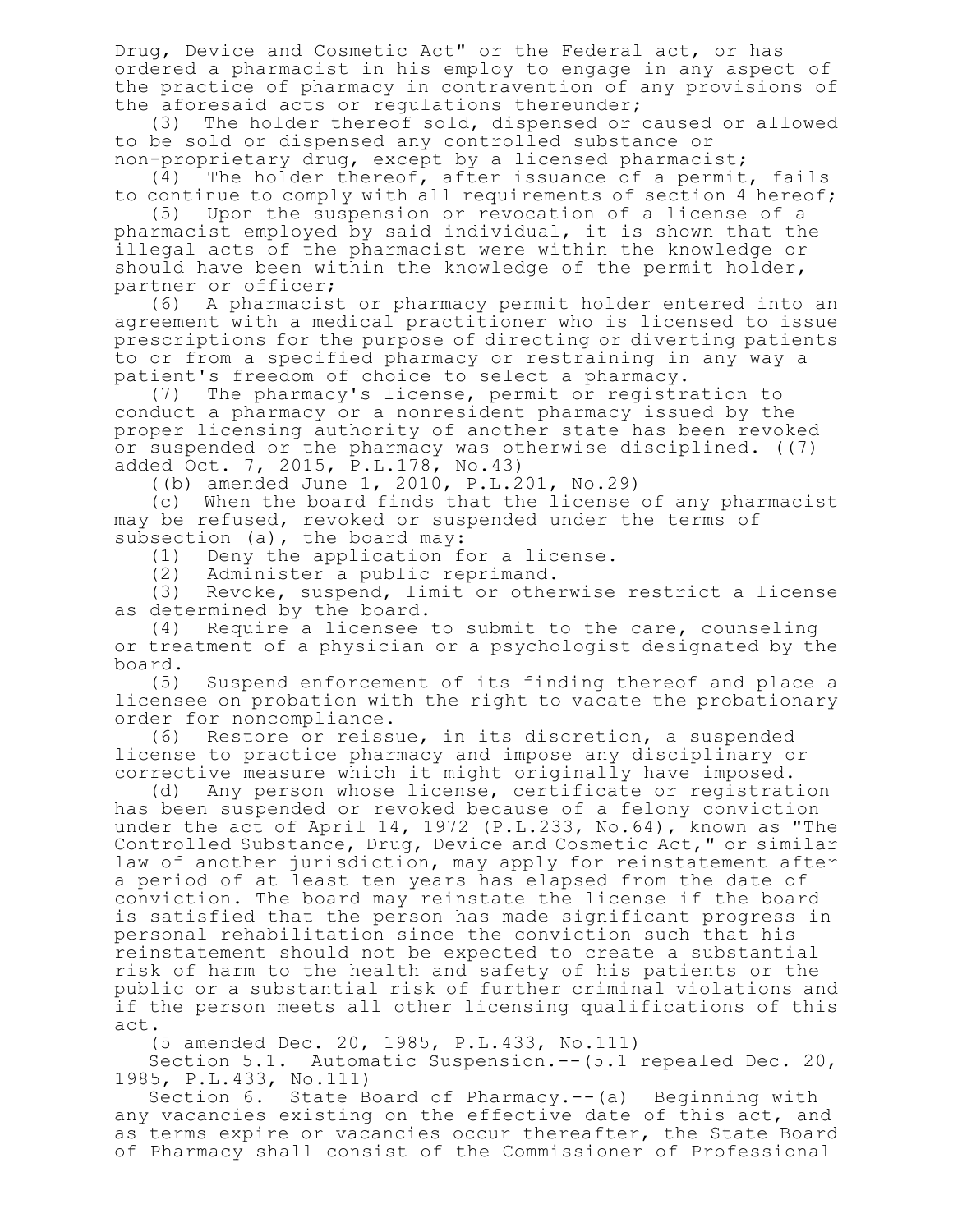and Occupational Affairs, the Director of the Bureau of Consumer Protection in the Office of Attorney General, or his designee, two persons representing the public at large, and five persons who are licensed to practice pharmacy in this Commonwealth and who are not teachers or instructors in any educational institution teaching pharmacy. Two pharmacists shall be appointed from independent retail pharmacies, two pharmacists shall be appointed who are employes of retail chain pharmacies which operate five or more pharmacies licensed within this Commonwealth and one pharmacist shall be appointed from an acute care institutional pharmacy. Each pharmacist appointee must have been registered as a pharmacist for at least five years immediately preceding their appointment. All professional and public members of the board shall be appointed by the Governor with the advice and consent of a majority of the members elected to the Senate.

(b) The terms of each professional and public member of the board shall be six years, or until a successor has been appointed and qualified, but not longer than six months beyond the six-year period. In the event that any of said members shall die or resign or otherwise becomes disqualified during his or her term, a successor shall be appointed in the same way and with the same qualifications and shall hold office for the unexpired term. No member shall be eligible for appointment to serve more than two consecutive terms.

(c) A majority of the members of the board serving in accordance with law shall constitute a quorum for purposes of conducting the business of the board. Except for temporary and automatic suspensions under section  $7(d.1)$  and  $(d.2)$  of this act, a member may not be counted as a part of a quorum or vote on any issue unless he or she is physically in attendance at the meeting.

(d) The board shall select annually a chairman from among its members.

(e) The board shall select an executive secretary who, with the approval of the Commissioner of Professional and Occupational Affairs, need not be a member of the board but who shall be a registered pharmacist. The executive secretary shall be paid such compensation as determined by the board, after consultation with the Commissioner of Professional and Occupational Affairs. The executive secretary shall establish guidelines and information, with the concurrence of the board, for the training of inspectors within the Department of State who are responsible for inspecting pharmacies, and shall perform such other duties as the board may require.

(f) Each member of the board, except the Commissioner of Professional and Occupational Affairs and the Director of the Bureau of Consumer Protection, shall receive sixty dollars (\$60) per diem when actually attending to the work of the board. Members shall also receive the amount of reasonable traveling, hotel and other necessary expenses incurred in the performance of their duties in accordance with Commonwealth regulations.

(g) The board is subject to evaluation, review and termination within the time and in the manner provided in the act of December 22, 1981 (P.L.508, No.142), known as the "Sunset Act."

(h) A member of the board who fails to attend three consecutive meetings shall forfeit his or her seat unless the Commissioner of Professional and Occupational Affairs, upon written request from the member, finds that the member should be excused from a meeting because of illness or the death of a family member.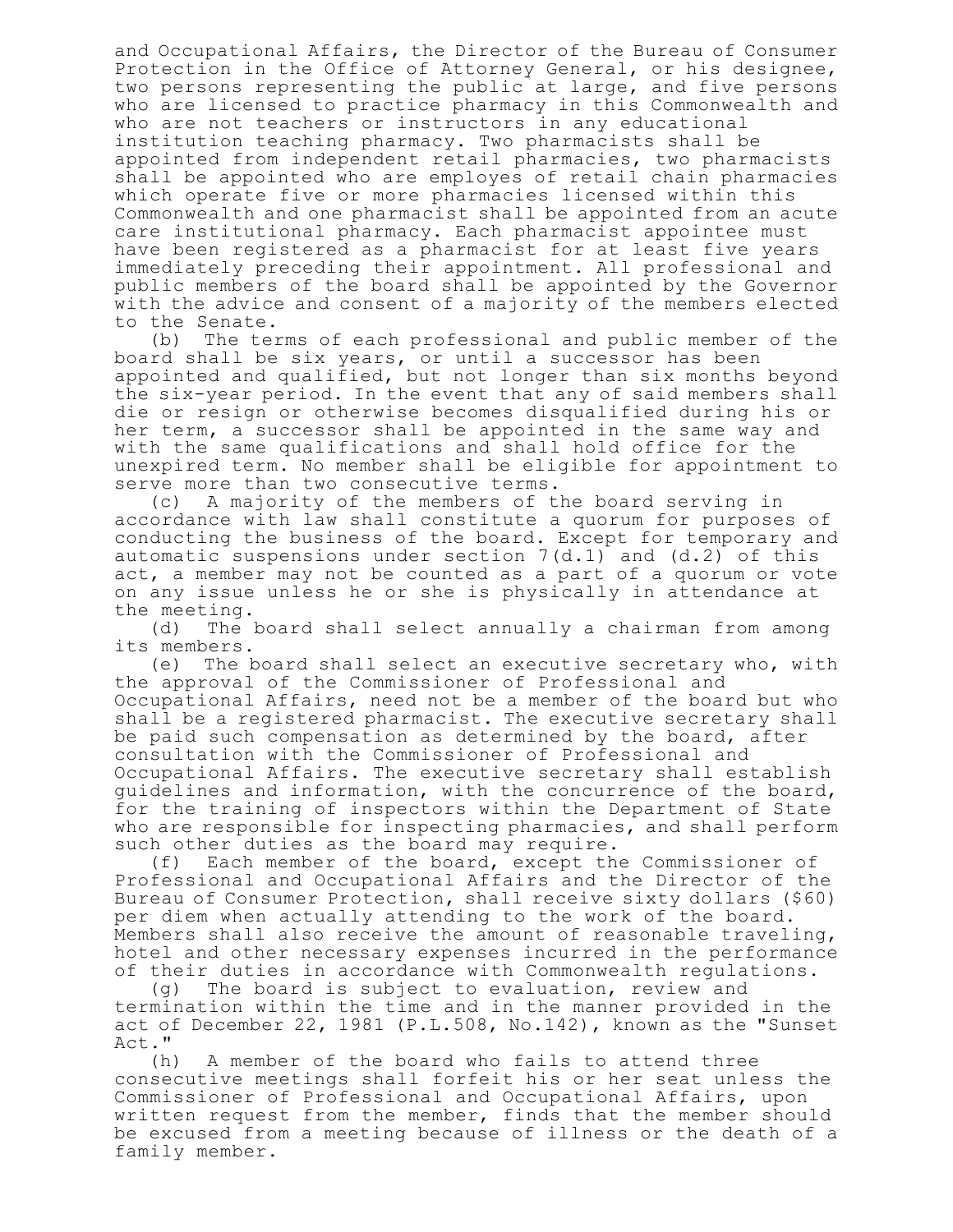(i) A public member who fails to attend two consecutive statutorily mandated training seminars in accordance with section 813(e) of the act of April 9, 1929 (P.L.177, No.175), known as "The Administrative Code of 1929," shall forfeit his seat unless the Commissioner of Professional and Occupational Affairs, upon written request from the public member, finds that the public member should be excused from a meeting because of illness or the death of a family member.

(j) The board shall meet at least once every two months and at such additional times as may be necessary to conduct the business of the board.

(k) The board shall have the power, and it shall be its duty:

(1) To regulate the practice of pharmacy;

(2) To determine the nature of examinations for all applicants for pharmacists' licenses;

(3) To examine, inspect and investigate all applications and all applicants for licensure as pharmacists, pharmacies or registration as pharmacy interns and to grant certificates of licensure or registration to all applicants whom it shall judge to be properly qualified;

(4) With the approval of the Commissioner of Professional and Occupational Affairs, to prepare position descriptions, employ inspectors who shall be licensed pharmacists and employ appropriate consultants to assist it for any purposes which it may deem necessary, provided that the board may not delegate any of its final decisionmaking responsibilities to any consultant;

(5) To investigate or cause to be investigated all violations of the provisions of this act and its regulations and to cause prosecutions to be instituted in the courts upon advice from the Attorney General;

(6) To make or order inspections of all pharmacies, except health care facilities, as defined in the act of July 19, 1979 (P.L.130, No.48), known as the "Health Care Facilities Act," and which are periodically inspected by the Department of Health in accordance with the standards in this act and the board's regulations promulgated thereto: Provided, That the Department of Health shall forward a copy of their inspection report to the board noting any violations of the act: And, provided further, That, if a violation is reported, the board shall have the power to inspect such pharmacies and take appropriate action as specified in this act; and to make or order inspections of other places in which drugs or devices are stored, held, compounded, dispensed or sold to a consumer, to take and analyze any drugs or devices and to seize and condemn any drugs or devices which are adulterated, misbranded or stored, held, dispensed, distributed or compounded in violation of the provisions of this act or the provisions of the act of April 14, 1972 (P.L.233, No.64), known as "The Controlled Substance, Drug, Device and Cosmetic Act";

(7) To conduct hearings for the revocation or suspension of licenses, permits or registrations, for which hearings the board shall have the power to subpoena witnesses;

(8) To assist the regularly constituted enforcement agencies of this Commonwealth in enforcing all laws pertaining to drugs, controlled substances, and practice of pharmacy;

(9) To promulgate rules and regulations to effectuate the purposes of this act and to regulate the distribution of drugs and devices and the practice of pharmacy for the protection and promotion of the public health, safety and welfare.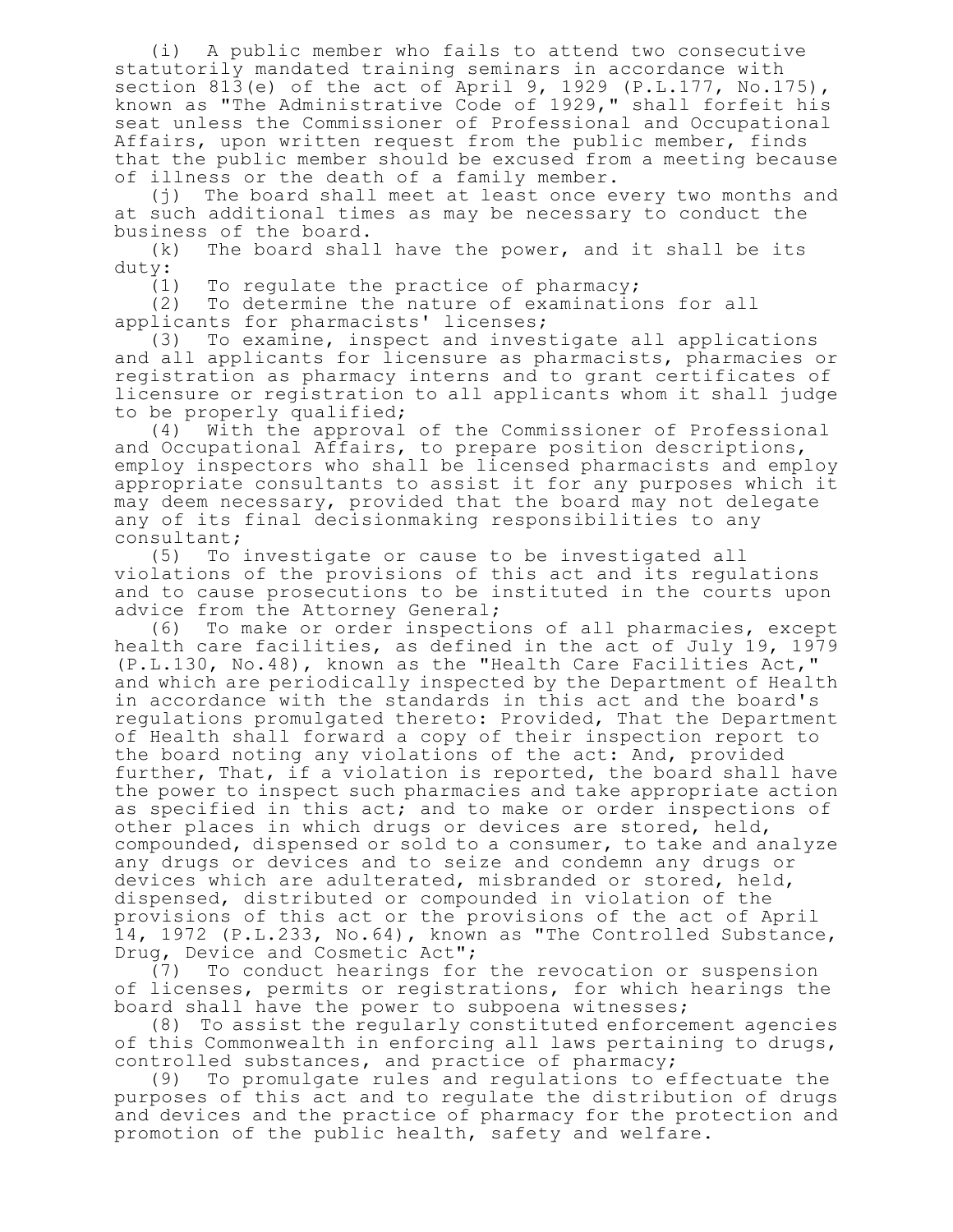(l) The powers and duties of the board, as enumerated in subsection (k) of this section, shall not be applicable to manufacturers and distributors as defined in "The Controlled Substance, Drug, Device and Cosmetic Act" or to their operations

as  $such.$ <br>(m) The board shall have the authority to issue subpoenas, upon application of an attorney responsible for representing the Commonwealth in disciplinary matters before the board, for the purpose of investigating alleged violations of the disciplinary provisions administered by the board. The board shall have the power to subpoena witnesses, to administer oaths, to examine witnesses and to take such testimony or compel the production of such books, records, papers and documents as it may deem necessary or proper in, and pertinent to, any proceeding, investigation or hearing held or had by it. Patient records may not be subpoenaed without consent of the patient or without order of a court of competent jurisdiction on a showing that the records are reasonably necessary for the conduct of the investigation. The court may impose such limitations on the scope of the subpoena as are necessary to prevent unnecessary intrusion into patient confidential information. The board is authorized to apply to Commonwealth Court to enforce its subpoenas.

(6 amended Dec. 20, 1985, P.L.433, No.111)

Section 7. Hearings and Suspensions.--(a) (1) Upon refusal of the board to issue any license, permit or certificate, written notice of the grounds supporting such decision shall be given to the applicant, either personally or by registered or certified mail, return receipt requested, and the board shall accord the applicant opportunity of a hearing, upon written request received within fifteen days from the date of the giving of said written notice.

(2) The board may, upon its own motion, and shall, promptly, upon the verified complaint in writing of any person setting forth specifically the wrongful act or acts complained of, investigate any alleged violations of this act by any persons, and shall have the power temporarily to suspend or permanently to revoke licenses theretofore issued by the department under the provisions of this act at any time when, after due proceedings as hereinafter provided, it shall find the holder thereof to have been guilty of any violation of the provisions of this act.

(b) Such hearings, appeals from, and rulings resulting therefrom, unless otherwise provided herein, shall be in accordance with the provisions of the "Administrative Agency Law."

(c) A majority of the board shall designate the member or members to be present at each hearing. Subsequent to each hearing, the notes of testimony shall be transcribed and a copy of the transcription shall be given to each member of the board who shall review same prior to voting thereon. All decisions shall be reached by a majority vote of the entire board. The board shall, by regulation, establish and publish procedural rules concerning the conduct of hearings.

(d) The board shall maintain in its office a private docket or other record in which it shall record, from time to time as made, the rulings or decisions upon all complaints filed with it, and all investigations instituted by it in the first instance upon or in connection with which any such hearing shall have been had or in which the licensee charged shall have made no defense. The board shall also give immediate notice, in writing, of such ruling or decision to the licensee affected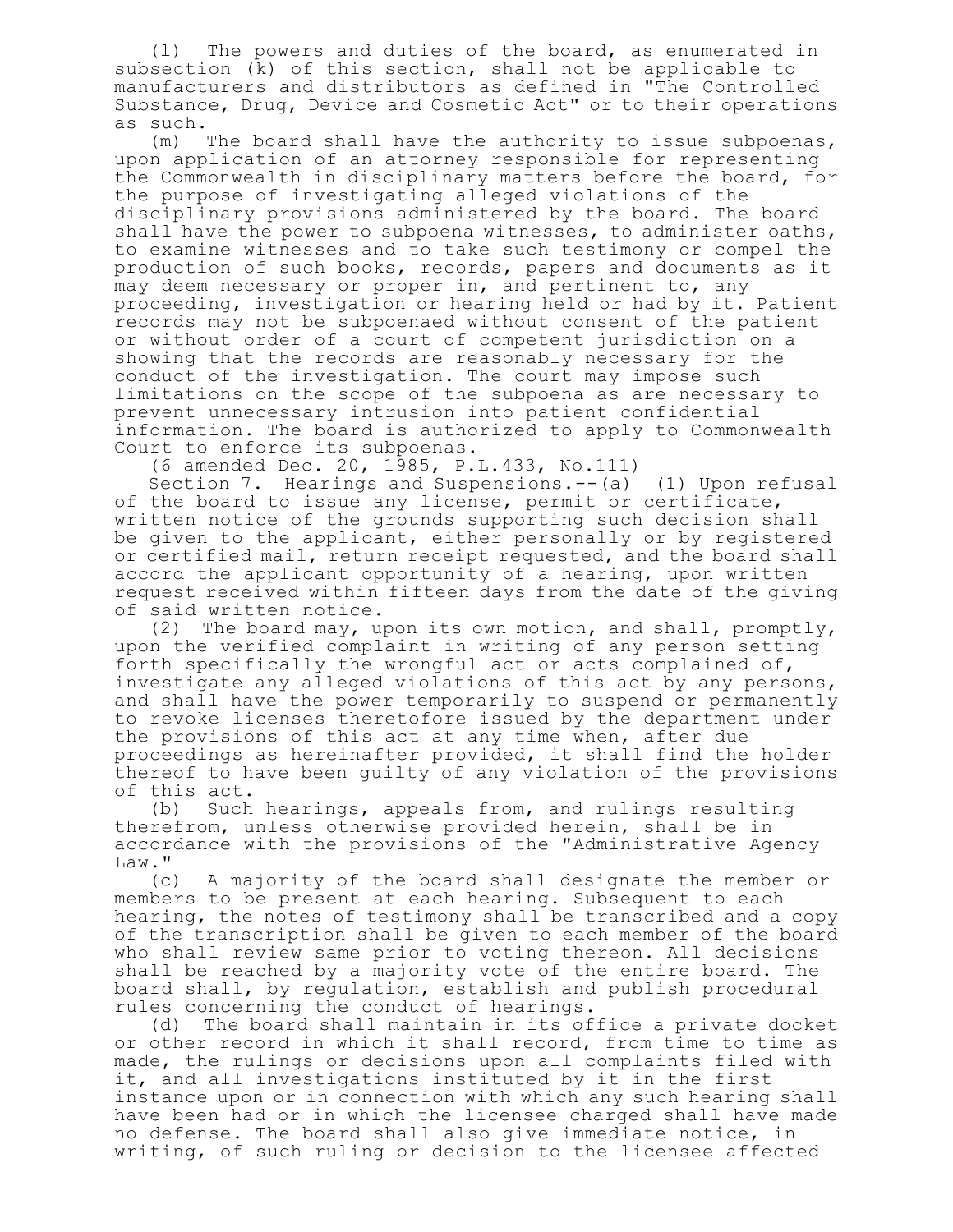thereby and as well, where the investigation shall have been instituted by complaint filed, to the party or parties by whom the complaint was made. If such ruling shall be to the prejudice of or shall injuriously affect the licensee, the board shall also state in said notice the date upon which the said ruling or decision shall become effective. If the licensee cannot at such time be found, his whereabouts being then unknown, such notice may be given by the board by advertisement inserted in one issue of a newspaper of general circulation published within the county where was located the principal office of the licensee as designated in the license. When any revocation or suspension shall become final, the board shall publish notice thereof in one issue of one or more newspapers of general circulation published within the county in which the licensee was practicing or engaged in the practice of pharmacy at the time of such revocation or suspension.

(d.1) A license issued under this act may be temporarily suspended under circumstances as determined by the board to be an immediate and clear danger to the public health and safety. The board shall issue an order to that effect without a hearing, but upon due notice, to the licensee concerned at his last known address, which shall include a written statement of all allegations against the licensee. The provisions of subsection (b) shall not apply to temporary suspension. The board shall thereupon commence formal action to suspend, revoke or restrict the license of the person concerned as otherwise provided for in this act. All actions shall be taken promptly and without delay. Within thirty days following the issuance of an order temporarily suspending a license, the board shall conduct or cause to be conducted, a preliminary hearing to determine that there is a prima facie case supporting the suspension. The licensee whose license has been temporarily suspended may be present at the preliminary hearing and may be represented by counsel, cross-examine witnesses, inspect physical evidence, call witnesses, offer evidence and testimony and make a record of the proceedings. If it is determined that there is not a prima facie case, the suspended license shall be immediately restored. The temporary suspension shall remain in effect until vacated by the board, but in no event longer than one hundred eighty days.

(d.2) A license issued under this act shall automatically be suspended upon the legal commitment to an institution of a licensee because of mental incompetency from any cause upon filing with the board a certified copy of such commitment, conviction of a felony under the act of April 14, 1972 (P.L.233, No.64), known as "The Controlled Substance, Drug, Device and Cosmetic Act," or conviction of an offense under the laws of another jurisdiction, which if committed in Pennsylvania, would be a felony under "The Controlled Substance, Drug, Device and Cosmetic Act." As used in this section the term "conviction" shall include a judgment, an admission of guilt or a plea of nolo contendere. Automatic suspension under this subsection shall not be stayed pending any appeal of a conviction. Restoration of such license shall be made as hereinafter provided in the case of revocation or suspension of such license.

(d.3) The board, with the approval of the Commissioner of Professional and Occupational Affairs, shall appoint and fix the compensation of a professional consultant who is a licensee of the board with education and experience in the identification, treatment and rehabilitation of persons with physical or mental impairments. Such consultant shall be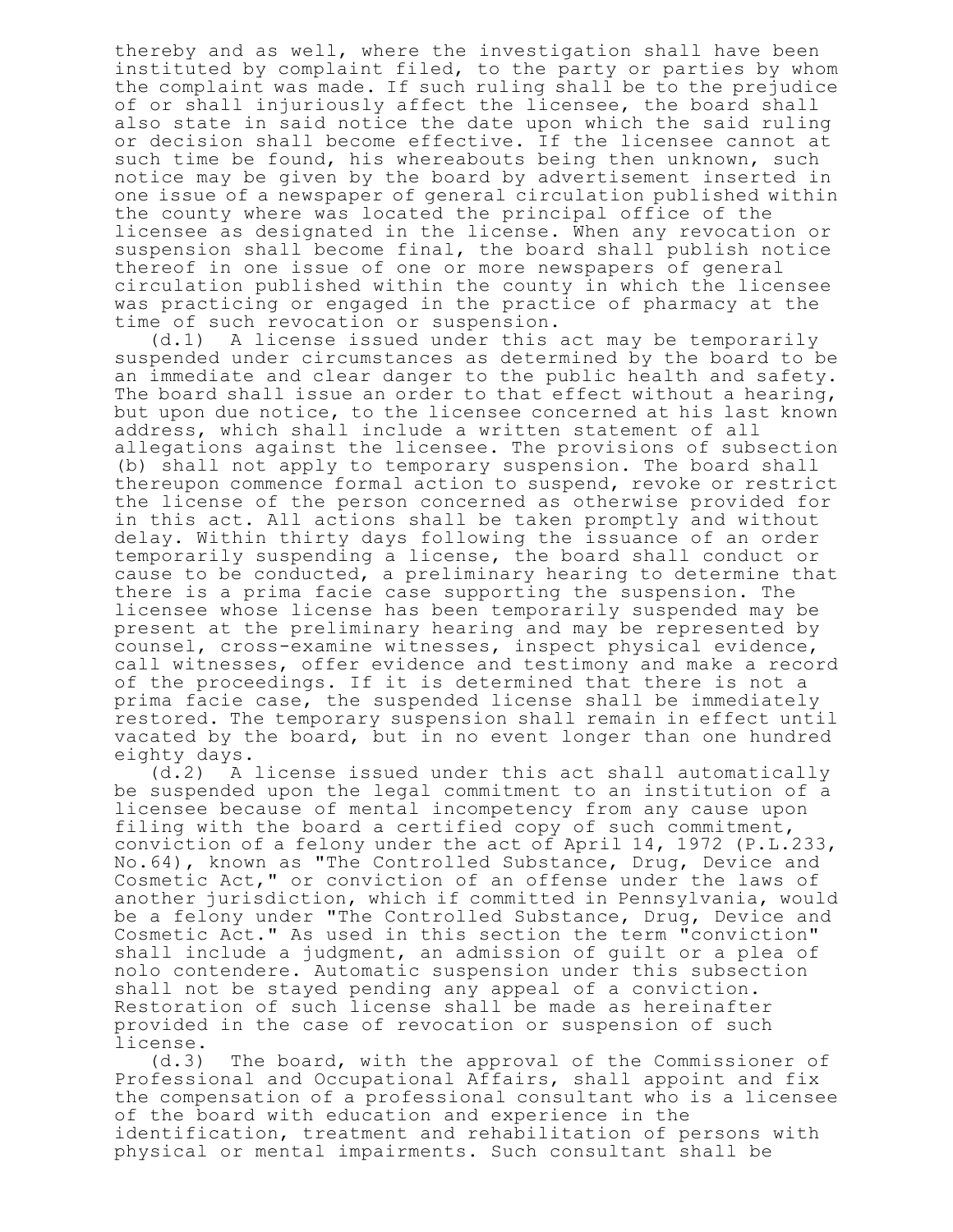accountable to the board and shall act as a liaison between the board and treatment programs, such as alcohol and drug treatment programs licensed by the Department of Health, psychological counseling and impaired professional support groups approved by the board and which provide services to licensees under this act.

(d.4) The board may defer and ultimately dismiss any of the types of corrective action set forth in this act for an impaired professional so long as the professional is progressing satisfactorily in an approved treatment program, provided that the provisions of this subsection shall not apply to a professional convicted of, pleaded guilty to or entered a plea of nolo contendere to a felonious act prohibited by "The Controlled Substance, Drug, Device and Cosmetic Act," or the conviction of a felony relating to a controlled substance in a court of law of the United States or any other state, territory or country. An approved program provider shall, upon request, disclose to the consultant such information in its possession regarding an impaired professional in treatment which the program provider is not prohibited from disclosing by an act of this Commonwealth, another state or the United States. Such requirement of disclosure by an approved program provider shall apply in the case of impaired professionals who enter an agreement in accordance with this section, impaired professionals who are the subject of a board investigation or disciplinary proceeding and impaired professionals who voluntarily enter a treatment program other than under the provisions of subsections (d.3) through (d.8) but who fail to complete the program successfully or to adhere to an after-care plan developed by the program provider.

(d.5) An impaired professional who enrolls in an approved treatment program shall enter into an agreement with the board under which the professional's license shall be suspended or revoked but enforcement of that suspension or revocation shall be stayed for the length of time the professional remains in the program and makes satisfactory progress, complies with the terms of the agreement and adheres to any limitations on his practice imposed by the board to protect the public. Failure to enter into such an agreement shall disqualify the professional from the impaired professional program and shall activate an immediate investigation and disciplinary proceeding by the board.

(d.6) If, in the opinion of the consultant after consultation with the provider, an impaired professional, who is enrolled in an approved treatment program has not progressed satisfactorily, the consultant shall disclose to the board all information in his possession regarding said professional, and the board shall institute proceedings to determine if the stay of the enforcement of the suspension or revocation of the impaired professional's license shall be vacated.

(d.7) An approved program provider who makes a disclosure under subsections (d.3) through (d.8) shall not be subject to civil liability for such disclosure or its consequences.

(d.8) Any hospital or health care facility, peer or colleague who has substantial evidence that a professional has an active addictive disease for which the professional is not receiving treatment, is diverting a controlled substance or is mentally or physically incompetent to carry out the duties of his or her license or certificate shall make or cause to be made a report to the board: Provided, That any person or facility who acts in a treatment capacity to an impaired pharmacist in an approved treatment program is exempt from the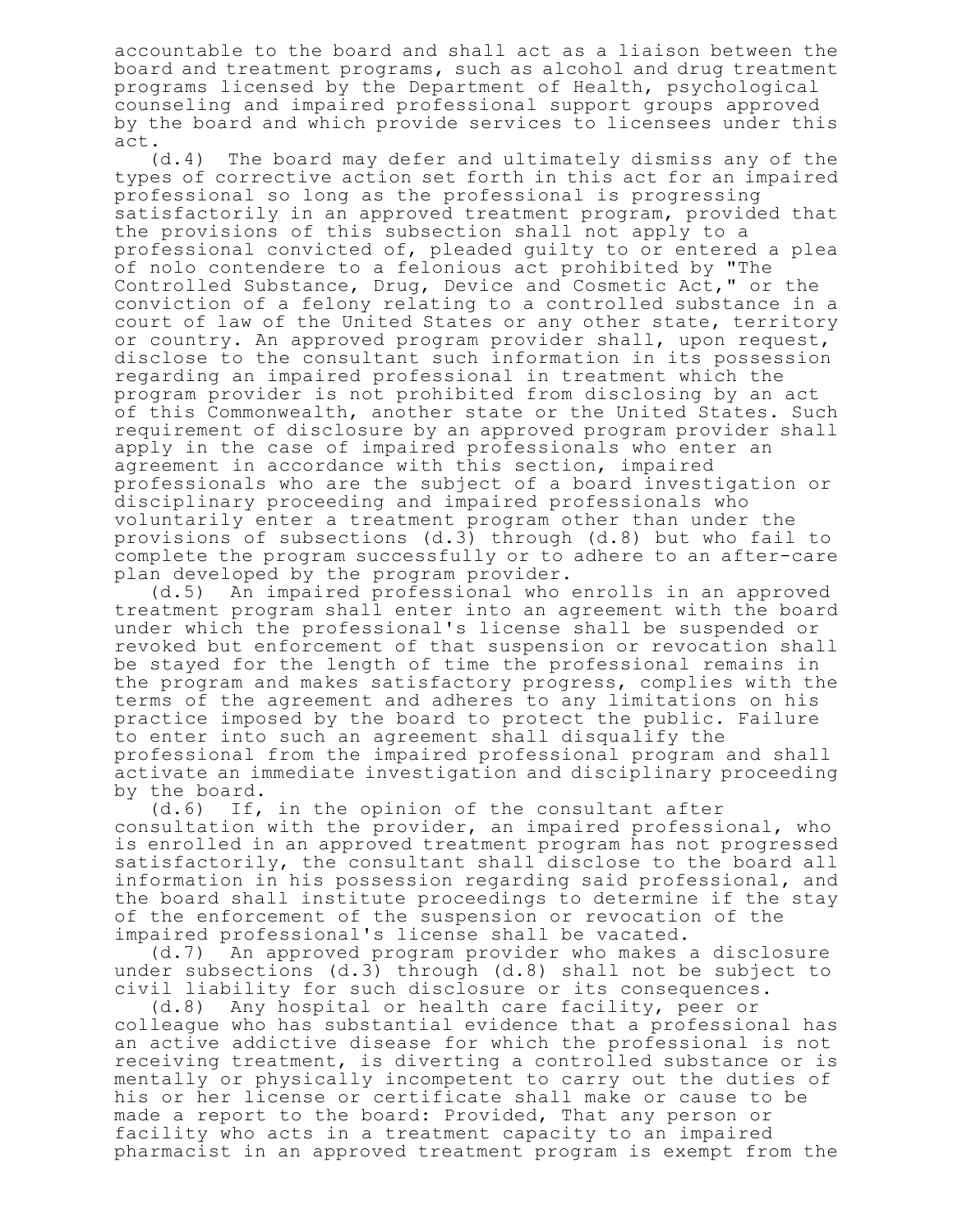mandatory reporting requirements of this subsection. Any person or facility who reports pursuant to subsections (d.3) through (d.8) in good faith and without malice shall be immune from any civil or criminal liability arising from such report. Failure to provide such report within a reasonable time from receipt of knowledge of impairment shall subject the person or facility to a fine not to exceed one thousand dollars (\$1,000). The board shall levy this penalty only after affording the accused party the opportunity for a hearing, as provided in Title 2 of the Pennsylvania Consolidated Statutes (relating to administrative law and procedure).

(7 amended Dec. 20, 1985, P.L.433, No.111)

Section 7.1. Reinstatement of License, Certificate or Registration.--Unless ordered to do so by Commonwealth Court or an appeal therefrom, the board shall not reinstate the license, certificate or registration of a person to practice pharmacy pursuant to this act which has been revoked. Any person whose license, certificate or registration has been revoked may apply for reinstatement, after a period of at least five years, but must meet all of the licensing qualifications of this act for the license applied for, to include the examination requirement, if he or she desires to practice at any time after such revocation.

(7.1 added Dec. 20, 1985, P.L.433, No.111)

Section 7.2. Surrender of Suspended or Revoked License.--The board shall require a person whose license or registration has been suspended or revoked to return the license or registration in such manner as the board directs. Failure to do so, and upon conviction thereof, shall be a misdemeanor of the third degree.

(7.2 added Dec. 20, 1985, P.L.433, No.111)

Unlawful Acts.--It shall be unlawful for: (1) Any person to procure or attempt to procure a license, permit or certificate for himself or for any other person by making or causing to be made any false representations.

(2) Any person not duly licensed as a pharmacist, pursuant to section 3 hereof, to engage in the practice of pharmacy, including the preparing, compounding, dispensing, selling or distributing at retail to any person any drug, except by a pharmacy intern or such other authorized personnel under the direct and immediate personal supervision of a pharmacist: Provided, however, That nothing herein shall be construed to prevent a duly licensed medical practitioner from dispensing, compounding or otherwise giving any drug to his own patients after diagnosis or treatment of said patient, if such compounding, preparing and dispensing is done by said licensee himself, nor shall anything herein prevent any person from selling or distributing at retail household remedies or proprietary medicines when the same are offered for sale or sold in the original packages which have been put up ready for sale to consumers, provided household remedies or proprietary medicines shall not include any controlled substances or non-proprietary drug under the act of April 14, 1972 (P.L.233, No.64), known as "The Controlled Substance, Drug, Device and Cosmetic Act."

(2.1) Any pharmacist to dispense an emergency prescription, unless:

(i) The pharmacist first attempts to obtain an authorization from the authorized prescriber and cannot obtain the authorization.

(ii) The drug which is the subject of the refill is not a controlled dangerous substance.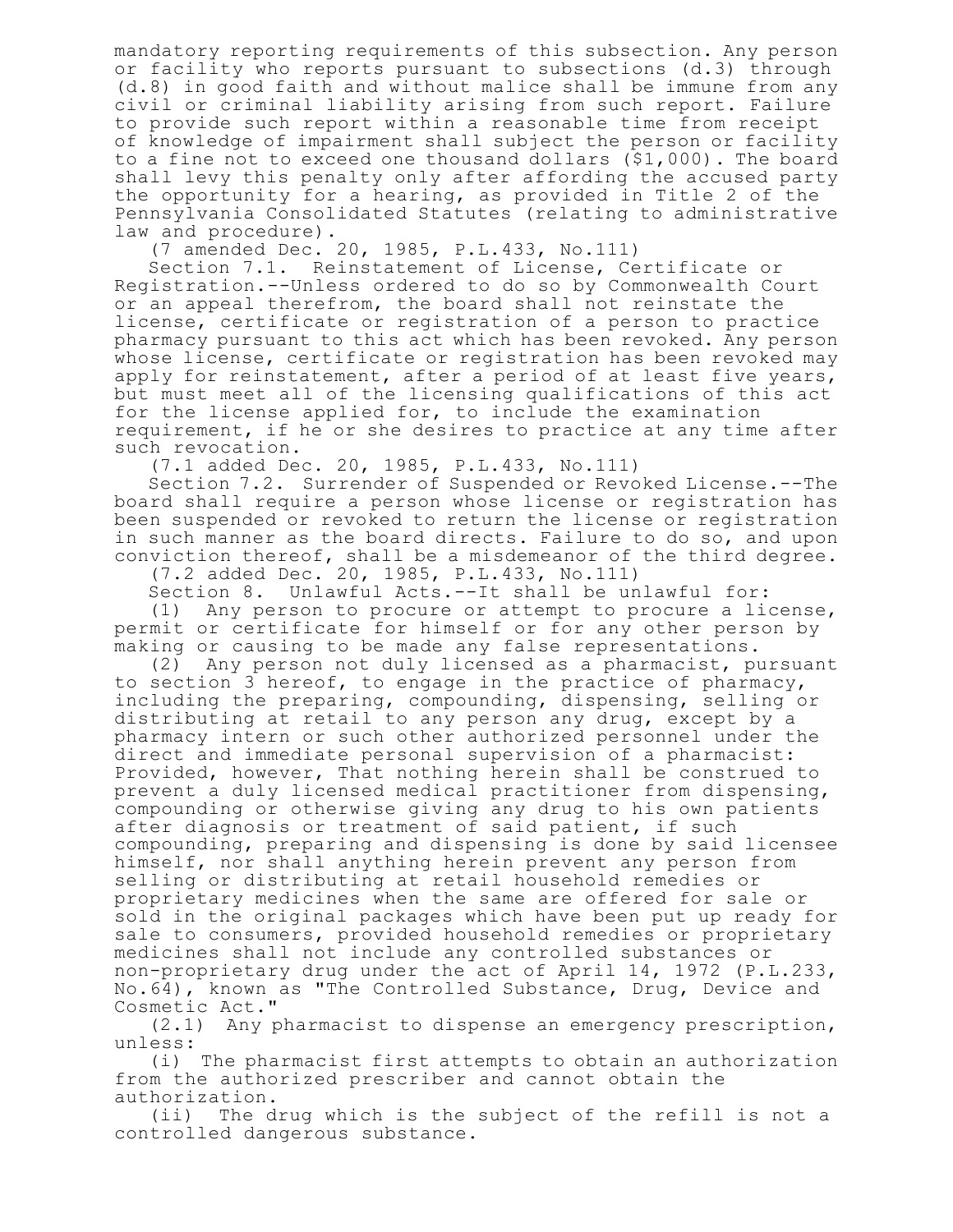(iii) The drug which is the subject of the refill is essential to the maintenance of life.

(iv) The drug which is the subject of the refill is essential to the continuation of therapy in chronic conditions, and, in the pharmacist's professional judgment, the interruption of the therapy reasonably might produce an undesirable health consequence, be detrimental to the patient's welfare or cause physical or mental discomfort.

(v) The pharmacist enters on the back of the prescription or on another appropriate, uniformly maintained and readily retrievable record, the date and quantity of the refill, and, in addition, the pharmacist signs the refill.<br>(vi) The pharmacist provides only one ref.

The pharmacist provides only one refill of the prescription and the quantity of that refill is in conformity with the prescribed directions for use, but limited to a seventy-two hour emergency supply. If the prescription is not dispensed or sold in a seventy-two hour supply, an amount not to exceed a thirty-day emergency supply may be dispensed or sold.

(vii) Within seventy-two hours of dispensing the refill, the pharmacist notifies the prescriber that an emergency prescription has been dispensed.

((2.1) amended Feb. 15, 2018, P.L.21, No.8)

(3) Any unlicensed person to operate or conduct, or to have charge of or to supervise any pharmacy, for a violation of this section, the owner of said pharmacy shall be equally liable as principal.

(4) Any person to represent himself to be licensed under this act when in fact he is not.

(5) Any person to knowingly prevent or refuse to permit any member of the board, or its duly authorized agents, to enter a pharmacy or any other place where drugs or devices are kept, stored, dispensed or distributed to a consumer, for the purpose of lawful inspection or other purposes in accordance with the provisions of this act and regulations pursuant thereto.

(6) Any person whose license, permit or certificate has been revoked, suspended or refused renewal to fail to deliver the license permit or certificate to the board upon demand.

(7) Any person to sell at auction drugs or devices in bulk or in open or unopened packages, unless such sale has been approved in advance by the board and unless such sale shall be under the personal supervision of a licensed pharmacist appointed by the board and whose fee shall be paid by the seller thereof.

(8) Any person, firm or corporation to use the title "pharmacist", "assistant pharmacist", "druggist", "apothecary", except a person duly licensed as a pharmacist in Pennsylvania, or any person to conduct or transact business under a name which contains as part thereof the words "drug store", "pharmacy", "drugs", "medicine store", "medicines", "drug shop," "apothecary," "pharmaceutical," "homeopathic," "homeopathy" or any term having a similar meaning, or in any manner by advertisement, display of show globes or otherwise describe or refer to the place of the conducted business or person, unless the place is a pharmacy duly issued a permit by the State Board of Pharmacy.

(9) Any person who buys, sells or causes to be sold or offers for sale any drug or device which bears or which package bears, or originally did bear, the inscription "sample" or "not for resale" or "for investigational or experimental use only" or other similar words, except where a cost is incurred in the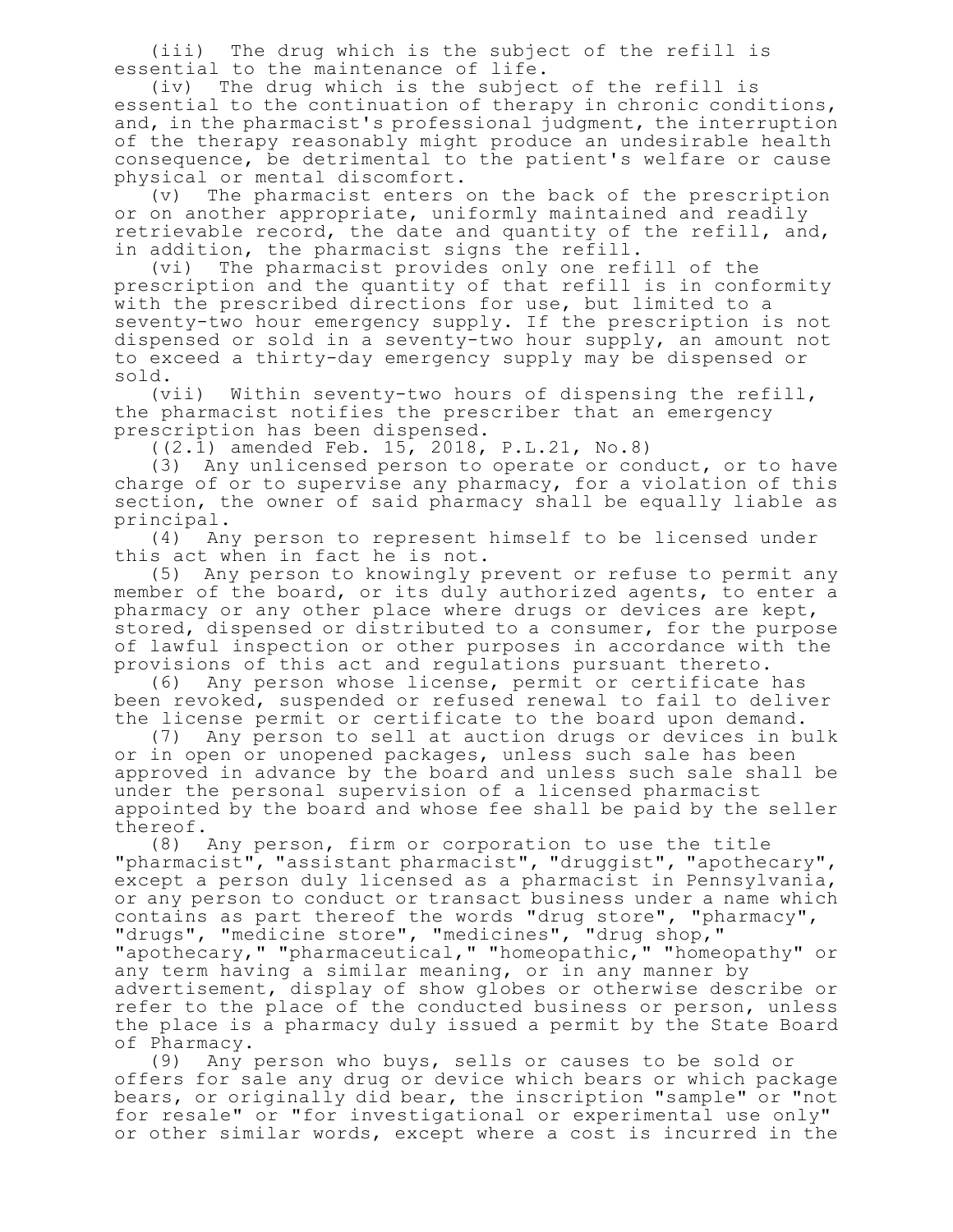bona fide acquisition of an investigational or experimental drug.

(10) Any person using to his own advantage or revealing to anyone other than the board, its duly authorized representatives, or to the courts, when relevant to any judicial proceeding under this act, any information acquired under authority of this act or concerning any method or process which is a trade secret.

(11) Any pharmacist or owner of a pharmacy advertising or promoting prices for drug and pharmaceutical service to the public which do not conform to Federal laws or regulations.

(12) Any person who knowingly and willfully forges or counterfeits upon any goods, wares or merchandise the private stamps or labels of any mechanic or manufacturer, with intent to defraud the purchasers or manufacturers of any goods, wares or merchandise, or keeps in possession or conceals any goods, wares or merchandise bearing forged or counterfeited private stamps or labels of any mechanic or manufacturer, with intent to defraud the purchasers or manufacturers of any goods, wares or merchandise, or keeps in control, custody or possession any punch plate, stone or other thing in the likeness of any punch plate or stone designated for the printing or imprinting of the private stamps or labels of any mechanic or manufacturer, or who vends any goods, wares or merchandise having thereon any forged or counterfeited stamps or labels purporting to be the stamps or labels of any mechanic or manufacturer, knowing the same to be forged or counterfeited, without disclosing the fact to the purchaser.

(13) Any person by himself or through another to procure or attempt to procure for himself or another any drug:

(i) by fraud, deceit, misrepresentation or subterfuge;

(ii) by the forgery or alteration of a prescription or any written order;

(iii) by the concealment of a material fact;

(iv) by use of a false statement in any prescription, order or report.

(14) Any person to advertise the filling or refilling of prescriptions for any consumer or patient in Pennsylvania if said person is not licensed under this act or the said prescription is not filled or refilled in a pharmacy licensed by the board.

(14.1) One or more medical practitioners to have a proprietary or beneficial interest sufficient to permit them to exercise supervision or control over the pharmacist in his professional responsibilities and duties.

(15) Any person who violates any of the provisions of this section 8 is guilty of a misdemeanor, and upon conviction thereof, shall be sentenced to undergo imprisonment for not more than one year or pay a fine of not more than five thousand dollars (\$5000), or both, and for each subsequent offense, shall be sentenced to undergo imprisonment of not more than three years or to pay a fine of not more than fifteen thousand dollars (\$15,000), or both.

(15.1) In addition to any other civil remedy or criminal penalty provided for in this act, the board, by a vote of the majority of the maximum number of the authorized membership of the board as provided by law, or by a vote of the majority of the duly qualified and confirmed membership or a minimum of four members, whichever is greater, may levy a civil penalty of up to one thousand dollars (\$1,000) on any current licensee who violates any provision of this act or on any person who practices pharmacy without being properly licensed to do so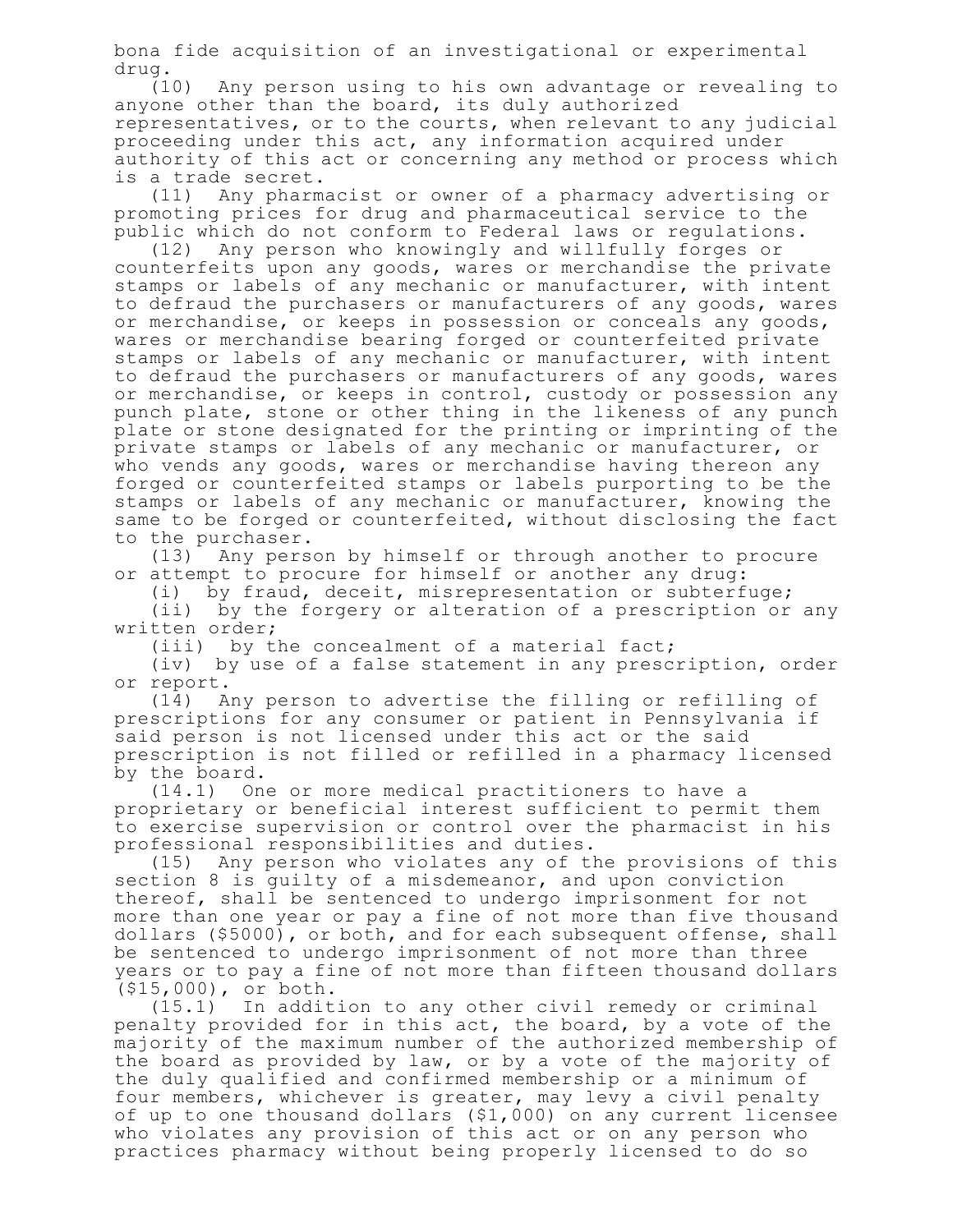under this act. The board shall levy this penalty only after affording the accused party the opportunity for a hearing, as provided in Title 2 of the Pennsylvania Consolidated Statutes (relating to administrative law and procedure).

(15.2) An attorney responsible for representing the Commonwealth in disciplinary matters before the board shall notify the board immediately upon receiving notification of an alleged violation of this act. The board shall maintain current records of all reported alleged violations and periodically review the records for the purpose of determining that each alleged violation has been resolved in a timely manner.

(8 amended Dec. 20, 1985, P.L.433, No.111)

**Compiler's Note:** Section 3 of Act 25 of 2009, which amended section 5 of the act of July 2, 1993 (P.L.345, No.49), provided that section  $8(15.1)$  is repealed insofar as it is inconsistent with the amendment of section 5.

Section 8.1. Injunction.--It shall be unlawful for any person to practice or attempt to offer to practice pharmacy, as defined in this act, without having at the time of so doing a valid, unexpired, unrevoked and unsuspended license issued under this act. The unlawful practice of pharmacy as defined in this act may be enjoined by the courts on petition of the board or the Commissioner of Professional and Occupational Affairs. In any such proceeding it shall not be necessary to show that any person is individually injured by the actions complained of. If it is found that the respondent has engaged in the unlawful practice of pharmacy, the court shall enjoin him or her from so practicing unless and until he or she has been duly licensed. Procedure in such cases shall be the same as in any other injunction suit. The remedy by injunction hereby given is in addition to any other civil or criminal prosecution and punishment.

(8.1 added Dec. 20, 1985, P.L.433, No.111)

Section 8.2. Setting of Fees and Disposition of Fees, Fines and Civil Penalties.--(a) All fees required under this act shall be fixed by the board by regulation and shall be subject to the act of June 25, 1982 (P.L.633, No.181), known as the "Regulatory Review Act." If the revenues raised by fees, fines and civil penalties imposed under this act are not sufficient to meet expenditures over a two-year period, the board shall increase those fees by regulation so that the projected revenues will meet or exceed projected expenditures.

(b) If the Bureau of Professional and Occupational Affairs determines that the fees established by the board under subsection (a) are inadequate to meet the minimum enforcement efforts required by this act, then the bureau, after consultation with the board and subject to the "Regulatory Review Act," shall increase the fees by regulation in an amount that adequate revenues are raised to meet the required enforcement effort.

(c) All fees, fines and civil penalties imposed in accordance with this act shall be paid into the Professional Licensure Augmentation Account.

(8.2 added Dec. 20, 1985, P.L.433, No.111)

Section 8.3. Reports of the Board.--(a) The board shall submit annually to the Department of State an estimate of the financial requirements of the board for its administrative, investigative, legal and miscellaneous expenses.

(b) The board shall submit annually to the House and Senate Appropriations Committees, fifteen days after the Governor has submitted his budget to the General Assembly, a copy of the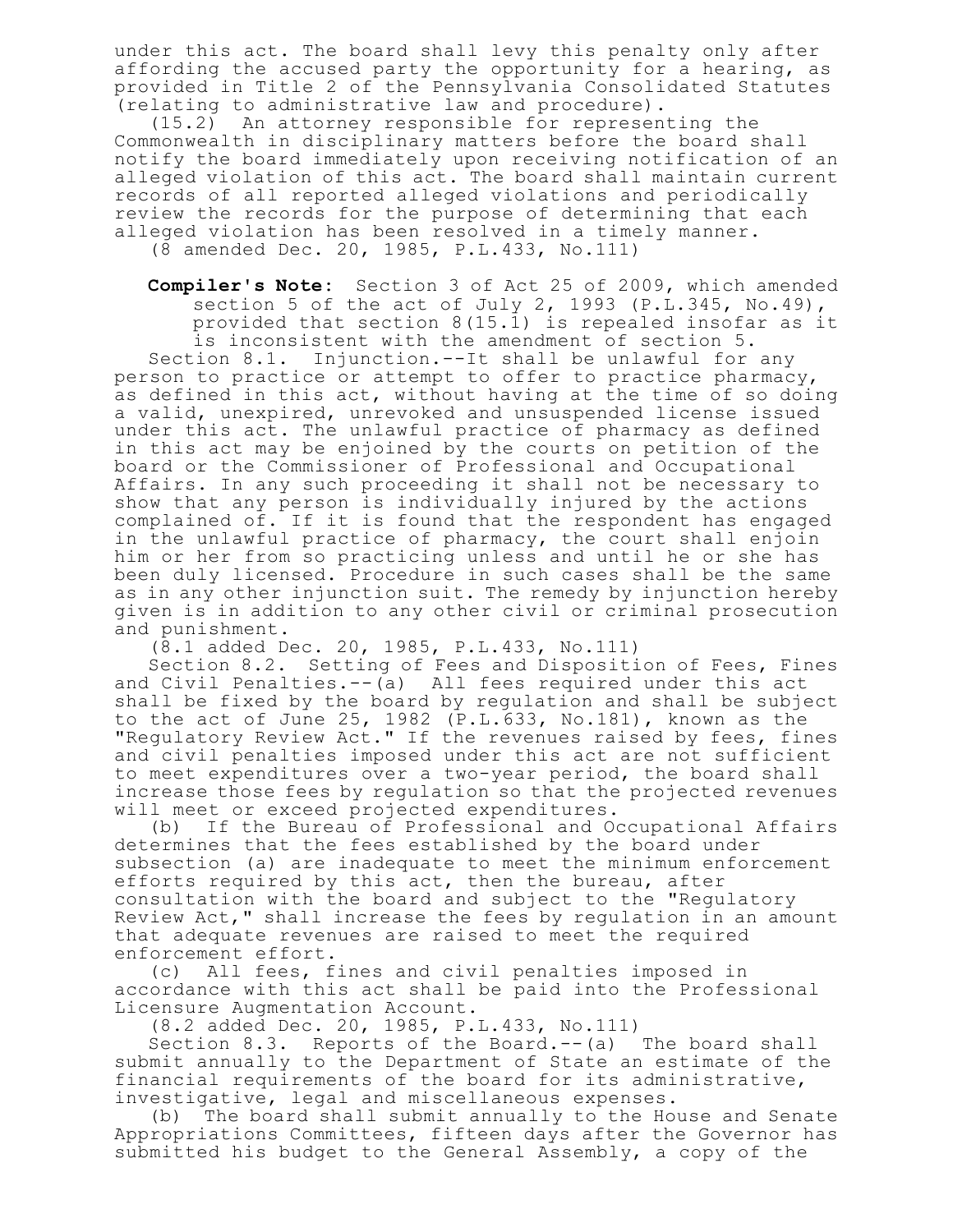budget request for the upcoming fiscal year which the board previously submitted to the department.

(c) The board shall submit annually a report, to the Professional Licensure Committee of the House of Representatives and to the Consumer Protection and Professional Licensure Committee of the Senate, containing a description of the types of complaints received, status of cases, board action which has been taken and the length of time from the initial complaint to final board resolution.

(8.3 added Dec. 20, 1985, P.L.433, No.111)

Section 9. Poisons.--(a) Poison means and includes the compositions of the following schedules:

## Schedule "A".

(1) Arsenic compounds and preparations.

(2) Cyanides and preparations including hydrocyanic acid.

(3) Fluorides soluble in water and preparations.

(4) Mercury compounds and preparations, except preparations made and labeled for external use only and containing not more than five-tenths per centum total mercury and except ointments or soaps containing not more than two per centum total mercury or not more than ten per centum ammonium mercuric chloride or mercuric oxide.

(5) Phosphorous and preparations.

(6) Thallium compounds and preparations.

(7) Aconite, belladonna, cantharides, cocculus, conium, digitalis, gelsemium, hysocyamus, nux vomica, santonica, stramonium, strophanthus, veratrum, or their contained or derived active compounds and preparations, except preparations made and labeled for external use only, and except preparations containing not more than four-thousandths per centum total belladonna alkaloids, or not more than two-hundredths per centum total nux vomica alkaloids, and except preparations in dosage forms each containing not more than two-tenths milligram total belladonna alkaloids, or not more than one milligram total nux vomica alkaloids.

(8) Zinc phosphide and preparations.

(9) Sodium fluoroacetate and preparations.

## Schedule "B".

(1) Antimony, barium, copper, lead, silver or zinc compounds soluble in water, and preparations containing five per centum or more of these compounds.

(2) Bromine or iodine and preparations.

(3) Hypochlorous acid free or combined, and preparations that yield ten per centum or more of available chlorine, excepting chloride of lime or bleaching powder.

(4) Permanganates soluble in water and preparations containing five per centum or more of these compounds.

(5) Nitric acid and preparations containing five per centum or more of the free acid.

(6) Hydrochloric, hydrobromic or sulfuric acids, and preparations containing ten per centum or more of the free acids.

(7) Oxalic acid or oxalates, and preparations containing ten per centum or more of these compounds.

(8) Acetic acid, and preparations containing twenty per centum or more of the free acid.

(9) Potassium or sodium hydroxides, and preparations containing ten per centum or more of the free alkalies.

(10) Ammonia solutions or ammonium hydroxide, and preparations containing five per centum or more of free ammonia.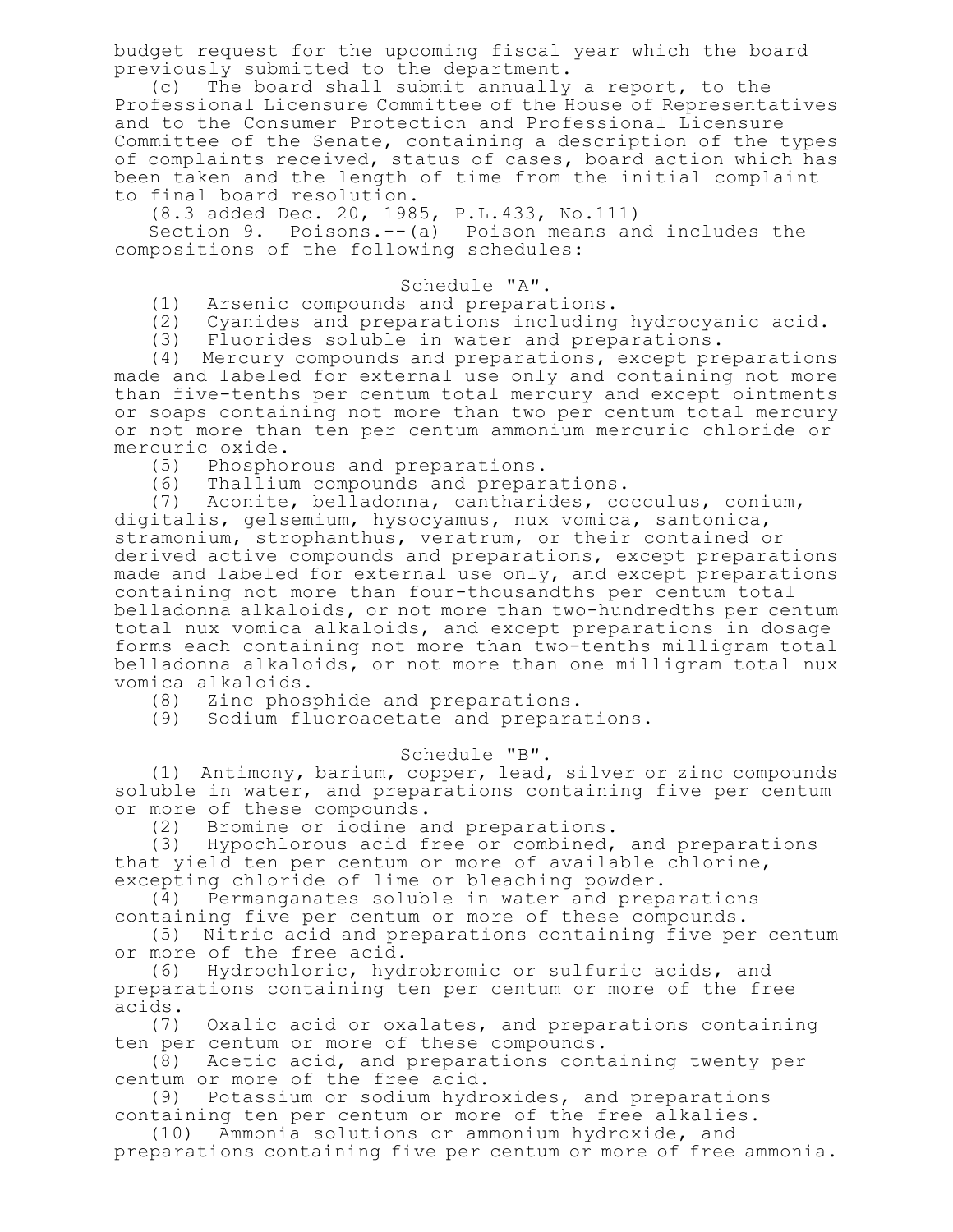(11) Chloroform or ether, and preparations containing five per centum or more of these compounds, except preparations made and labeled for external use only.

(12) Methyl alcohol or formaldehyde, and preparations containing one per centum or more of these compounds, except when used as a preservative and not sold to the general public.

(13) Phenol or carbolic acid, cresole or other phenol derivatives soluble in water, and preparations containing five per centum or more of these compounds.

(14) Nitroglycerine and nitrites.<br>(15) Nicotine, and preparations c Nicotine, and preparations containing nicotine expressed as alkaloid more than two per centum.

(16) Ergot, cotton root, pennyroyal and larkspur, or their contained or derived active compounds or mixtures thereof.

(b) The board may add to, or delete from, any of the aforementioned schedules when, in the opinion of the board, it is in the interest of the public health. Notice of the adoption of rules pursuant to this section shall be given to the public in such manner as the board deems necessary.

(c) The board shall adopt and maintain a schedule of the most suitable common antidotes for the poisons listed in Schedules "A" and "B", and shall distribute same to each person registered with it.

(d) No person shall sell, distribute or furnish, either directly or indirectly, except on prescription, any poisons enumerated in Schedules "A" and "B" (or those poisons which may subsequently be added to said schedules by the board) unless there is affixed a poison label to the package, box, bottle or paper, in which the poison is contained. The word "poison" shall be distinctly shown on said label, together with the name of said place of business of the seller, all of which shall be printed in red ink. In addition the name of such poison shall be printed or written thereupon in clear print.

(e) No person shall sell, distribute or furnish any poison named in Schedule "A" or "B", or any poison hereinafter added to Schedule "A" or "B" by the board, unless on inquiry it is found that the person desiring it is aware of its poisonous character and it satisfactorily appears that the poison is to be used for a legitimate purpose.

(f) No poison enumerated in Schedule "A" and "B", or poisons which may hereinafter be added to said schedules, shall be sold, delivered or furnished to any person who is less than sixteen years of age.

(g) No person shall sell, distribute or furnish any poisons included in Schedule "A", or the additions thereto, without making or causing to be made at the time of selling an entry in a poison book kept solely for that purpose, stating the date of sale, the name, address and signature of the purchaser, the name and quantity of the poison sold, the statement of the purchaser of the purpose for which it is required, and the name of the dispenser who shall be a registered pharmacist. The provisions of this paragraph do not apply to the dispensing of drugs or poisons by registered pharmacists pursuant to prescriptions.

(h) Drug manufacturers and wholesalers are exempt from subsections (d), (e), (f) and (g), when said poisons are sold, distributed or furnished to drug manufacturers, wholesalers, hospitals, duly licensed pharmacists or medical practitioners. Pharmacists are exempt from subsection (g) when said poisons are sold to duly licensed pharmacists or medical practitioners.

(i) Any person violating any of the provisions of this section is guilty of a misdemeanor, and upon conviction thereof,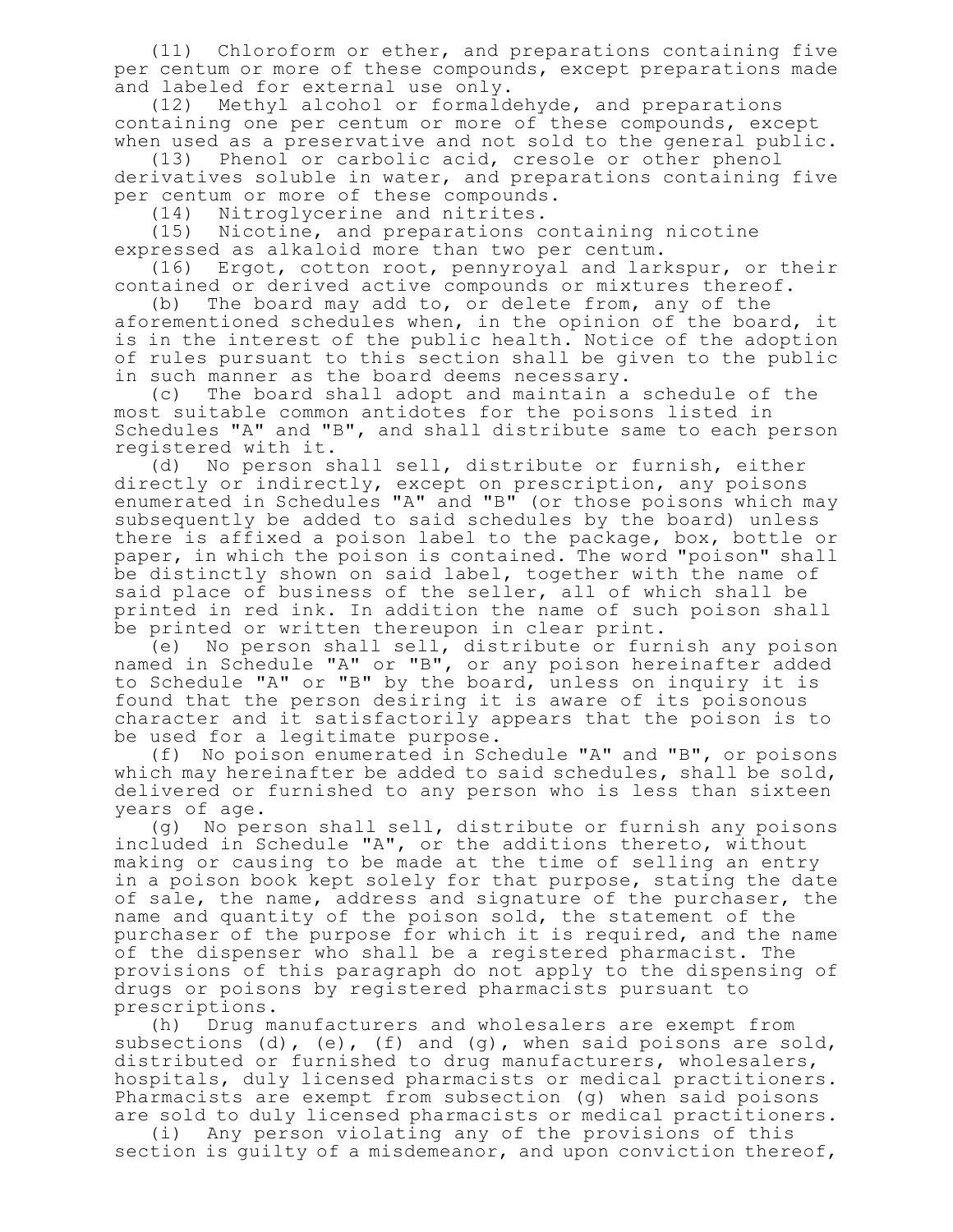shall be sentenced to pay a fine not to exceed three hundred dollars (\$300) or to undergo imprisonment for not more than three months, or both.

(j) The provisions of this section shall not apply with respect to any poisons regulated and controlled by the Secretary of Agriculture pursuant to the Pennsylvania Pesticide Act of 1957, nor with respect to any poisons present in commercial feeds as defined and regulated by the Commercial Feeds Act of 1956, May 29, P.L. (1955) 1788.

Section 9.1. Drug Therapy Protocols.--(a) A pharmacist shall be permitted to enter into a written agreement or protocol with a licensed physician authorizing the management of drug therapy in an institutional setting.

(b) The licensed physician who is a party to a written agreement or protocol authorizing the management of drug therapy shall be in active practice, and the written agreement or protocol shall be within the scope of the licensed physician's current practice.

(c) Participation in a written agreement or protocol authorizing the management of drug therapy shall be voluntary, and no licensed physician, pharmacist or institution shall be required to participate.

(d) (1) A pharmacist who is a party to a written agreement or protocol authorizing the management of drug therapy shall obtain and maintain, to the satisfaction of the board, professional liability insurance coverage in the minimum amount of one million dollars (\$1,000,000) per occurrence or claims made. The professional liability insurance coverage shall remain in effect as long as that pharmacist is a party to a written agreement or protocol authorizing the management of drug therapy. Failure to maintain insurance coverage as required under this subsection shall be actionable under section 5 of this act.

(2) The board shall accept from pharmacists as satisfactory evidence of insurance coverage under this subsection any and all of the following: personally purchased professional liability insurance, professional liability insurance coverage provided by the pharmacist's employer or any similar type of coverage.  $(2)$  amended June 1, 2010, P.L.201, No.29)

 $(3)$  ((3) deleted by amendment June 1, 2010, P.L.201, No.29)

(e) Within eighteen months of the effective date of this section, the board shall adopt regulations establishing the parameters of written agreements or protocols authorized by this section. Such parameters shall include, but not be limited to, the requirement that written agreements or protocols:

(1) Be in writing.

(2) Require that drug therapy regimens be initiated by a licensed physician for patients referred to a pharmacist for drug therapy.

(3) Provide for notification of the role of the pharmacist by a licensed physician to each referred patient whose drug therapy management may be affected by the agreement.

(4) Be available as follows:

(i) At the practice site of any licensed physician who is a party to the agreement.

(ii) At the practice site of any licensed pharmacist who is a party to the agreement.

(iii) At the institution where a written agreement or protocol is in place.

(iv) To any patient whose drug therapy management is affected by the agreement.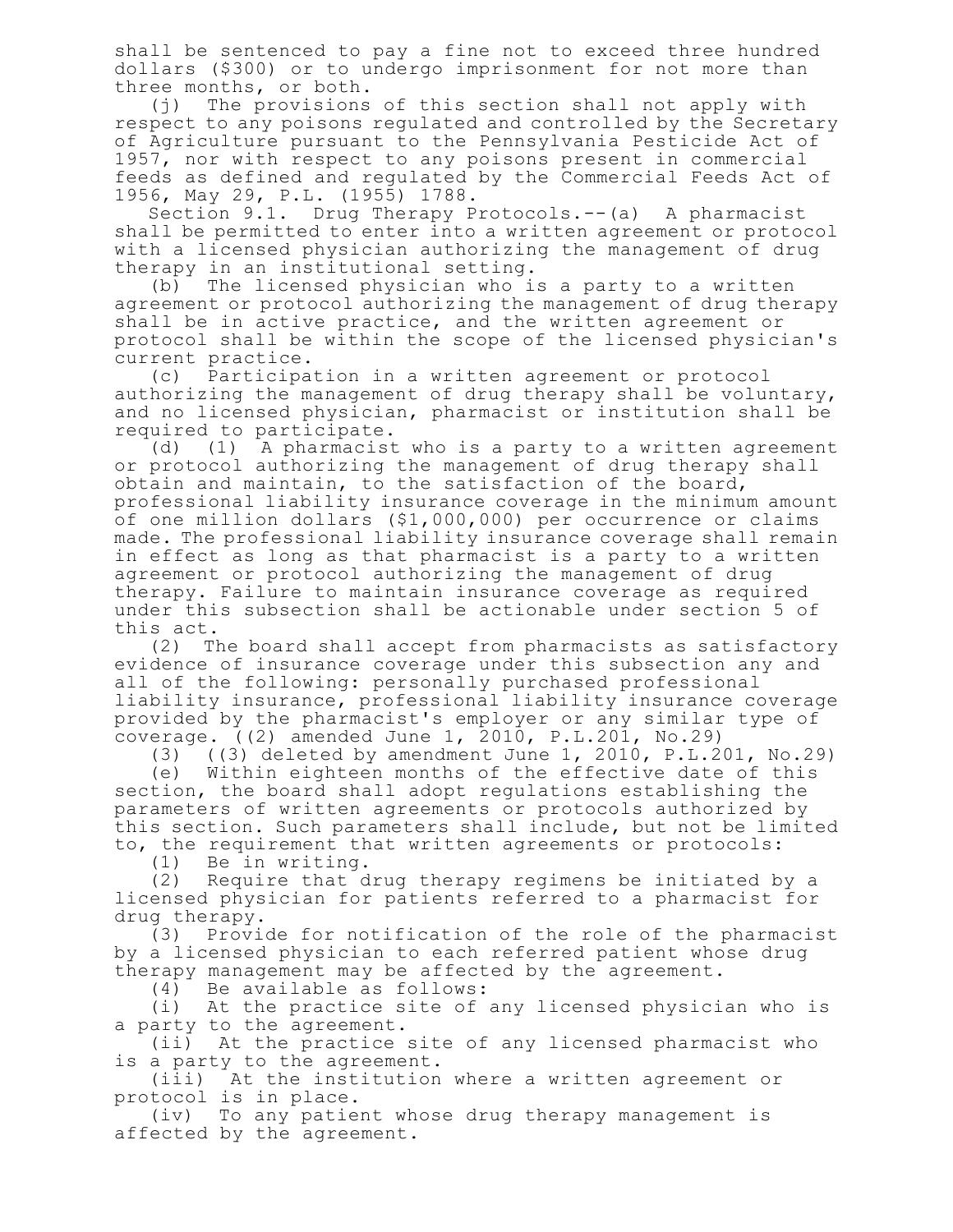(v) Upon request, to representatives of the State Board of Medicine, the State Board of Osteopathic Medicine, the State Board of Pharmacy and the Department of Health.

(5) Identify, by name, each licensed physician and each licensed pharmacist who are parties to the agreement.

(6) Be signed and dated by each licensed physician and each licensed pharmacist.<br>(7) Specify the

Specify the functions and tasks which are the subject of the the written agreement or protocol.

(8) Provide for execution of the agreement when any licensed physician or licensed pharmacist may be temporarily absent from a practice setting or temporarily unavailable to participate in its execution.

(9) Establish an appropriate time frame, not to exceed seventy-two hours, within which the licensed pharmacist must notify the licensed physician of any changes in dose, duration or frequency of medication prescribed.

(10) Be filed with the State Board of Pharmacy and the State Board of Medicine and/or the State Board of Osteopathic Medicine.

(11) Remain in effect for a period not to exceed two years upon the conclusion of which, or sooner, the parties shall review the agreement and make a determination as to its renewal, necessary modifications or termination.

(12) Allow for termination of the agreement at the request of any party to it at any time.

(f) Managing drug therapy within an institutional setting may occur without the requirements of subsection (e) provided it is pursuant to a medical order by a licensed physician for managing drug therapy protocol approved by the medical staff of the institution.

(9.1 added June 29, 2002, P.L.673, No.102)

Section 9.2. Authority to Administer Injectable Medications, Biologicals and Immunizations.--(a) The board shall by regulation establish education and training standards and practice guidelines pursuant to which pharmacists shall be authorized to administer injectable medications, biologicals and immunizations to persons who are more than eighteen years of age and influenza immunizations by injectable or needle-free delivery methods to persons nine years of age and older. Such standards and guidelines shall include, but not be limited to, the following:

(1) Satisfactory completion of an academic and practical curriculum approved by the board that includes the current guidelines and recommendations of the Centers for Disease Control and Prevention in the Public Health Service of the United States Department of Health and Human Services, the American Council on Pharmaceutical Education or a similar health authority or professional body and includes, but is not limited to, disease epidemiology, vaccine characteristics, injection technique, emergency response to adverse events and related topics.

(2) Maintenance of a current cardiopulmonary resuscitation (CPR) certificate acceptable to the board.

(3) That the administration of injectable medications, biologicals and immunizations be in accordance with a definitive set of treatment guidelines established by a physician and the Centers for Disease Control and Prevention, Advisory Committee on Immunization Practices guidelines or another competent authority approved by the board.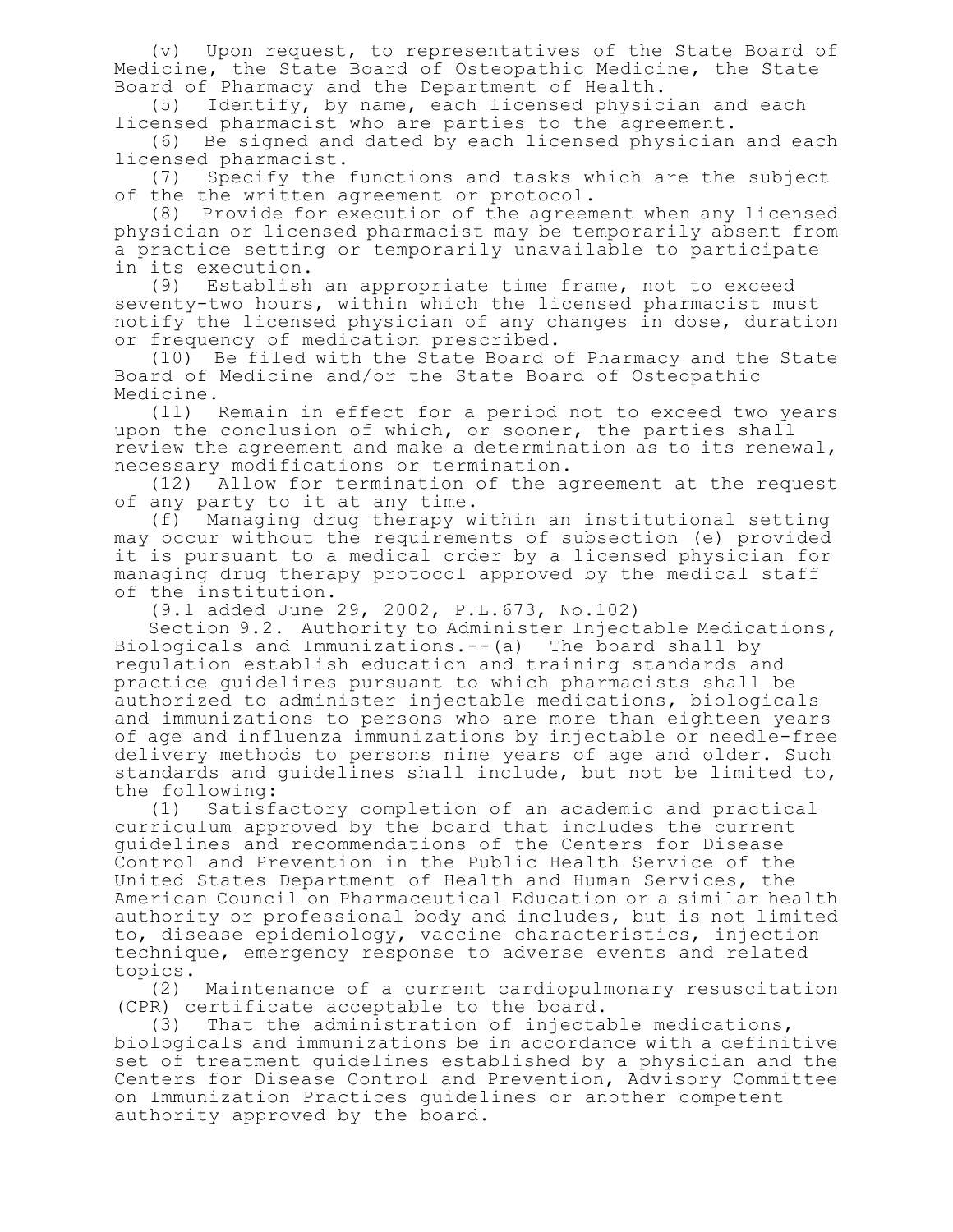(4) That a minimum of two hours of the thirty-hour requirement for continuing education for license renewal be dedicated to this area of practice.

(5) For individuals under eighteen years of age, that parental consent be obtained prior to administration. Administration of influenza immunizations by injectable or needle-free delivery methods shall be in accordance with the immunization schedule established by the Centers for Disease Control and Prevention.

(6) Maintenance of a level of professional liability insurance coverage in the minimum amount of one million dollars (\$1,000,000) per occurrence or claims made. Failure to maintain insurance coverage as required shall subject the licensees to disciplinary proceedings. The board shall accept as satisfactory evidence of insurance coverage any of the following:

(i) personally purchased liability insurance;

(ii) professional liability insurance coverage provided by the individual licensee's employer; or

(iii) similar insurance coverage acceptable to the board. (7) Notification of the individual's primary care provider,

if known, within forty-eight hours of administration.

(b) A pharmacist's authority to administer injectable medications, biologicals and immunizations shall not be delegated to any other person. A pharmacy intern who has completed a course of education and training which meets the requirements of subsection (a)(1) and (2) may administer injectable medications, biologicals and immunizations to persons who are more than eighteen years of age and influenza immunizations by injectable or needle-free delivery methods to persons nine years of age and older only under the direct, immediate and personal supervision of a pharmacist holding the authority to administer injectable medications, biologicals and immunizations.

(9.2 amended June 26, 2015, P.L.29, No.8)

Section 9.3. Collaborative Drug Therapy Management.--(a) A pharmacist shall enter into a written collaborative agreement with a licensed physician authorizing the management of drug therapy for a disease or for a condition or symptom of a disease before practicing the management of drug therapy in a setting other than an institutional setting.

(b) A pharmacist who is a party to a collaborative agreement authorizing the management of drug therapy shall utilize an area for in person, telephonic or other approved electronic consultations relating to the management of drug therapy that ensures the confidentiality of the patient information being discussed.

(c) (1) A pharmacist who is a party to a collaborative agreement authorizing the management of drug therapy shall obtain and maintain a level of professional liability insurance coverage in the minimum amount of one million dollars (\$1,000,000) per occurrence or claims made. Failure to maintain insurance coverage as required shall subject the licensee to disciplinary proceedings. The board shall accept from a licensee as satisfactory evidence of insurance coverage any of the following:

(i) personal purchased liability insurance;

(ii) professional liability insurance coverage provided by the individual licensee's employer; or

(iii) similar insurance coverage acceptable to the board.

(2) A licensee practicing under this section shall provide an affidavit to the board that the licensee has obtained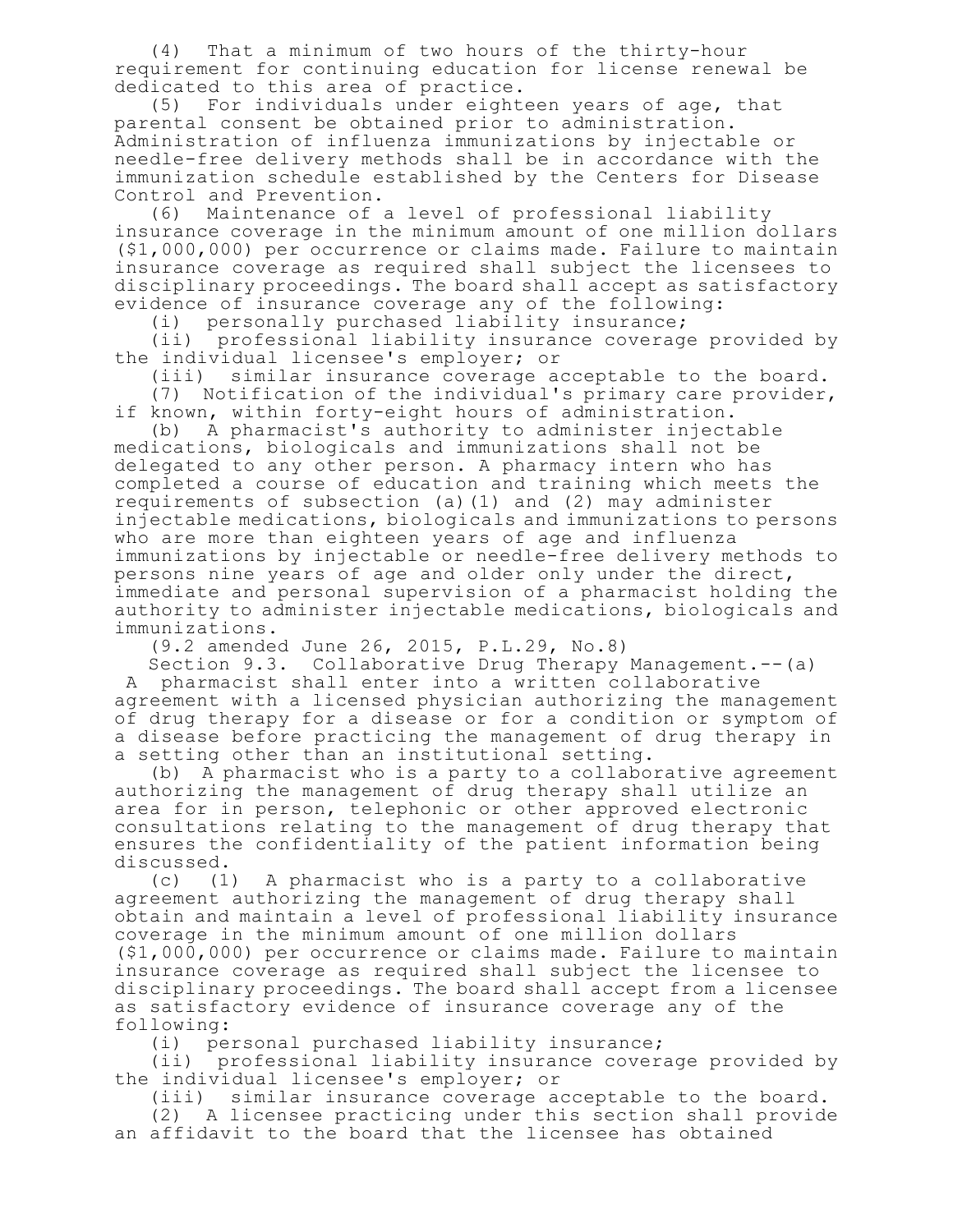professional liability insurance in accordance with this subsection.

(d) A pharmacist may not provide economic incentives to a licensed physician for the purpose of entering into a

collaborative agreement for the management of drug therapy.<br>(e) The management of drug therapy pursuant to a The management of drug therapy pursuant to a collaborative agreement shall be initiated by a written referral from the licensed physician to the pharmacist. The written referral shall include the frequency in which the pharmacist must conduct the management of drug therapy in person.<br>(f) The licensed physician who is a party to the

The licensed physician who is a party to the collaborative agreement authorizing the management of drug therapy shall hold an active license in good standing and in accordance with the terms of the collaborative agreement shall be within the scope of the licensed physician's current practice.

(g) Participation in a collaborative agreement authorizing the management of drug therapy shall be voluntary, and no licensed physician or pharmacist shall be required to participate.

(h) A patient's records related to the management of drug therapy may be maintained in a computerized recordkeeping system which meets all requirements for Federal and State-certified electronic health care records.

(i) A pharmacist who is a party to the collaborative agreement authorizing the management of drug therapy shall have access to the records of the patient who is the recipient of the management of drug therapy.

(j) The handling of all patient records by the pharmacist providing the management of drug therapy must comply with the Health Insurance Portability and Accountability Act of 1996 (Public Law 104-191, 110 Stat. 1936).

(k) The collaborative agreement must:

(1) Be between a licensed physician and a pharmacist. Comply with the requirements specified in section 9.1(e).

(3) Specify the terms under which a pharmacist providing the management of drug therapy is permitted to adjust drug regimen or to adjust drug strength, frequency of administration or route without prior written or oral consent by the collaborating physician.

(9.3 added June 1, 2010, P.L.201, No.29)

Section 9.4. Construction.--Nothing in this act shall be construed to provide prescriptive authority to a pharmacist. (9.4 added June 1, 2010, P.L.201, No.29)

Section 9.5. Laboratory Waiver.--If a pharmacy holds a valid certificate of waiver issued by the Centers for Medicare and Medicaid Services, a pharmacy or pharmacist may order and perform laboratory examinations and procedures for COVID-19, influenza and streptococcal infections authorized or approved by the United States Food and Drug Administration under the Clinical Laboratory Improvement Amendments of 1988 (Public Law 100-578, 102 Stat. 2903) and shall be exempt from the requirements under section 3 of the act of September 26, 1951 (P.L.1539, No.389), known as "The Clinical Laboratory Act."

((9.5 added Nov. 30, 2020, P.L.1306, No.140)

**Compiler's Note:** Section 4 of Act 140 of 2020 provided that within 18 months of the effective date of section 4, the State Board of Pharmacy shall promulgate final regulations to implement Act 140.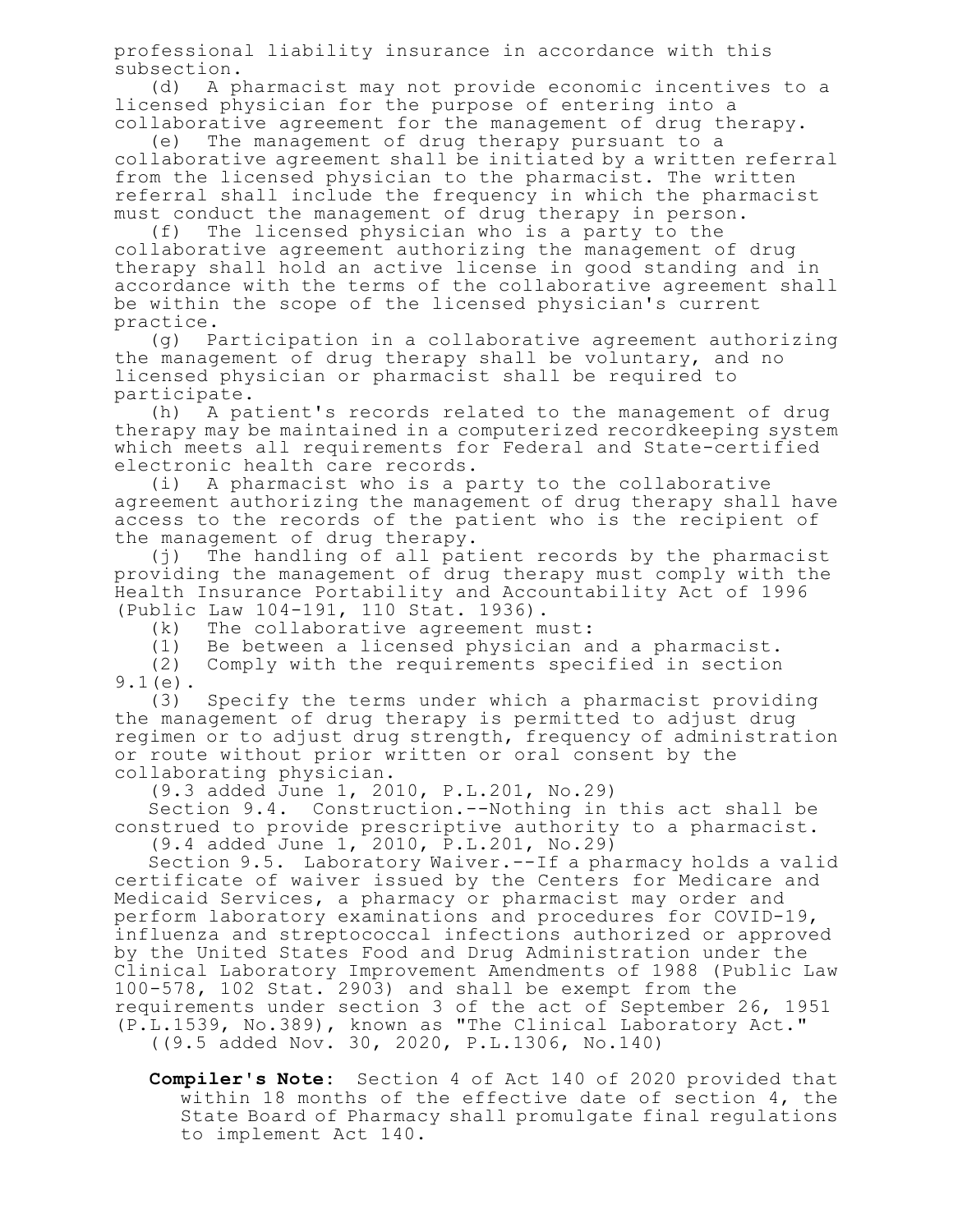Section 10. Specific Repeals.--The following acts and parts of acts are repealed absolutely:

(1) The act of May 24, 1887 (P.L.189), entitled "An act to regulate the practice of pharmacy and sale of poisons, and to prevent adulterations in drugs and medicinal preparations, in the State of Pennsylvania."

(2) The act of June 25, 1895 (P.L.281), entitled "A supplement to the act entitled 'An act to regulate the practice of pharmacy and sale of poisons, and to prevent adulterations in drugs and medicinal preparations, in the State of Pennsylvania,' approved the twenty-fourth day of May, Anno Domini one thousand eight hundred and eighty-seven, requiring persons holding certificates of registrations or renewal certificates under the provisions of this act, to keep said certificates and renewal certificates in some conspicuous place in their retail drug stores and pharmacies, and providing a penalty for the violation thereof."

(3) The act of April 24, 1901 (P.L.99), entitled "An act amending the act prescribing the fees to be paid by applicants for examination by the State Pharmaceutical Examining Board, and regulating the exhibition of their certificate."

(4) The act of May 8, 1909 (P.L.470), entitled "An act to prevent the manufacture and sale of adulterated or misbranded drugs; defining the word 'drug'; prescribing penalties for violation of this act, and the method of its enforcement."

(5) The act of May 17, 1917 (P.L.208), entitled "An act to regulate the practice of pharmacy and sale of poisons and drugs, and providing penalties for the violation thereof; and defining the words 'drugs' and 'poison'; and providing for the appointment of a board which shall have in charge the enforcement of said law, and the power to make rules and regulations for the enforcement of said law; and providing for the purchase of samples of drugs for determining their quality, strength, and purity."

(6) The act of May 26, 1921 (P.L.1172), entitled "A supplement to the act, approved the seventeenth day of May, one thousand nine hundred seventeen (Pamphlet Laws, two hundred and eight), entitled 'An act to regulate the practice of pharmacy and sale of poisons and drugs, and providing penalties for the violation thereof; defining the words 'drug' and 'poison'; and providing for the appointment of a board which shall have in charge the enforcement of said law, and the power to make rules and regulations for the enforcement of said law; and providing for the purchase of samples of drugs for determining their quality, strength, and purity,' requiring permits to conduct pharmacies; providing for the revocation thereof; and prescribing penalties."

(7) The act of April 27, 1925 (P.L.299), entitled "A supplement to an act, approved the seventeenth day of May, one thousand nine hundred seventeen (Pamphlet Laws, two hundred and eight), entitled 'An act to regulate the practice of pharmacy and sale of poisons and drugs, and providing penalties for the violation thereof; defining the words 'drug' and 'poison'; and providing for the appointment of a board which shall have in charge the enforcement of said law, and the power to make rules and regulations for the enforcement of said law, and providing for the purchase of samples of drugs for determining their quality, strength, and purity,' providing for the registration of apprentices in pharmacy, requiring employers of such apprentices to see that they are registered, and imposing penalties."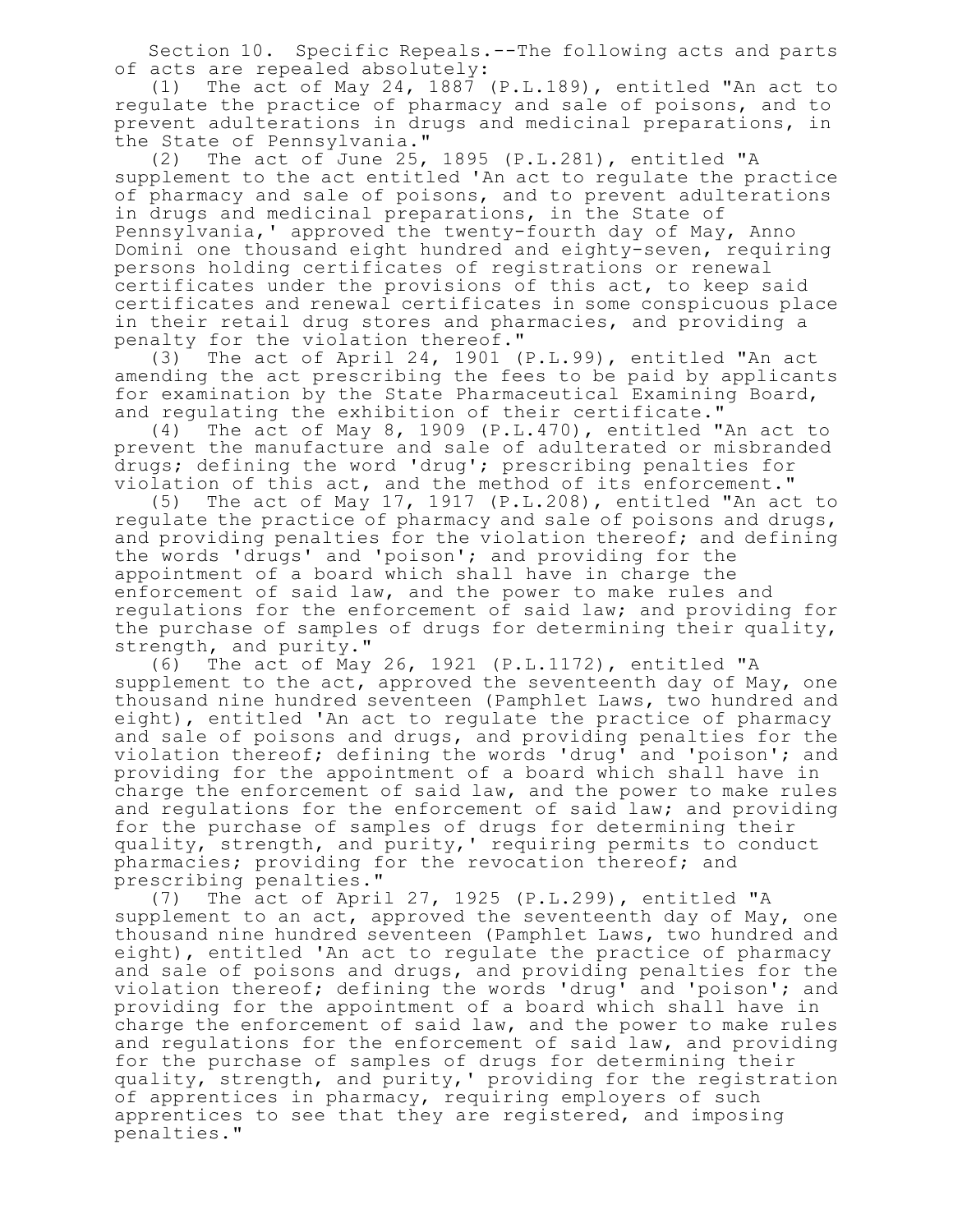(8) The act of May 16, 1945 (P.L.615), entitled "An act to protect the public health and safety by requiring registration with and the securing of certificates of registration from the State Board of Pharmacy by persons, copartnerships, associations and corporations engaged in the manufacture or production of drugs and medical supplies; regulating the manufacture of drugs and medical supplies as herein defined; prohibiting the manufacture, possession or sale of adulterated or misbranded drugs and medical supplies; prescribing certificates of registration; providing for inspections and the suspension and revocation of certificates of registration; conferring powers on the State Board of Pharmacy and courts; and providing penalties."

Section 11. General Repeal.--All other acts and parts of acts inconsistent with the provisions of this act are hereby repealed.

Section 12. Severability.--If any part, section, subsection, sentence, clause or phrase in this act shall be held unconstitutional or invalid for any reason, such invalidity shall not affect the validity of the remaining portion of the act.

Section 13. This act shall take effect on January 2, 1962. (Act repealed insofar as it prohibits advertising of prescription drugs, Nov. 24, 1976, P.L.1163, No.259)

#### **APPENDIX**

------- Supplementary Provisions of Amendatory Statutes -------

### **1985, DECEMBER 20, P.L.433, NO.111**

Section 11. This act, with respect to the State Board of Pharmacy, shall constitute the legislation required to reestablish an agency pursuant to the act of December 22, 1981 (P.L.508, No.142), known as the Sunset Act.

**Compiler's Note:** Act 111 added or amended sections 2, 3, 3.1, 3.2, 4 and 5, repealed section 5.1 and added or amended sections 6, 7, 7.1, 7.2, 8, 8.1, 8.2 and 8.3 of Act 699.

Section 13. The presently confirmed members of the State Board of Pharmacy constituted under section 413 of the act of April 9, 1929 (P.L.177, No.175), known as The Administrative Code of 1929, as of December 31, 1985, shall continue to serve as board members until their present terms of office expire, provided that any present board member whose term has expired on or before the effective date of this act shall serve until a successor has been appointed and qualified, but no longer than six months after the effective date of this act.

Section 14. Each rule and regulation of the board in effect on December 31, 1985, not inconsistent with this act, shall remain in effect after such date until repealed or amended by the board. Each fee of the board in effect on December 31, 1985, and not inconsistent with this act, shall remain in effect after such date until repealed or amended in accordance with the provisions of this act.

Section 15. Any person who holds a valid license issued by the State Board of Pharmacy under the act of September 27, 1961